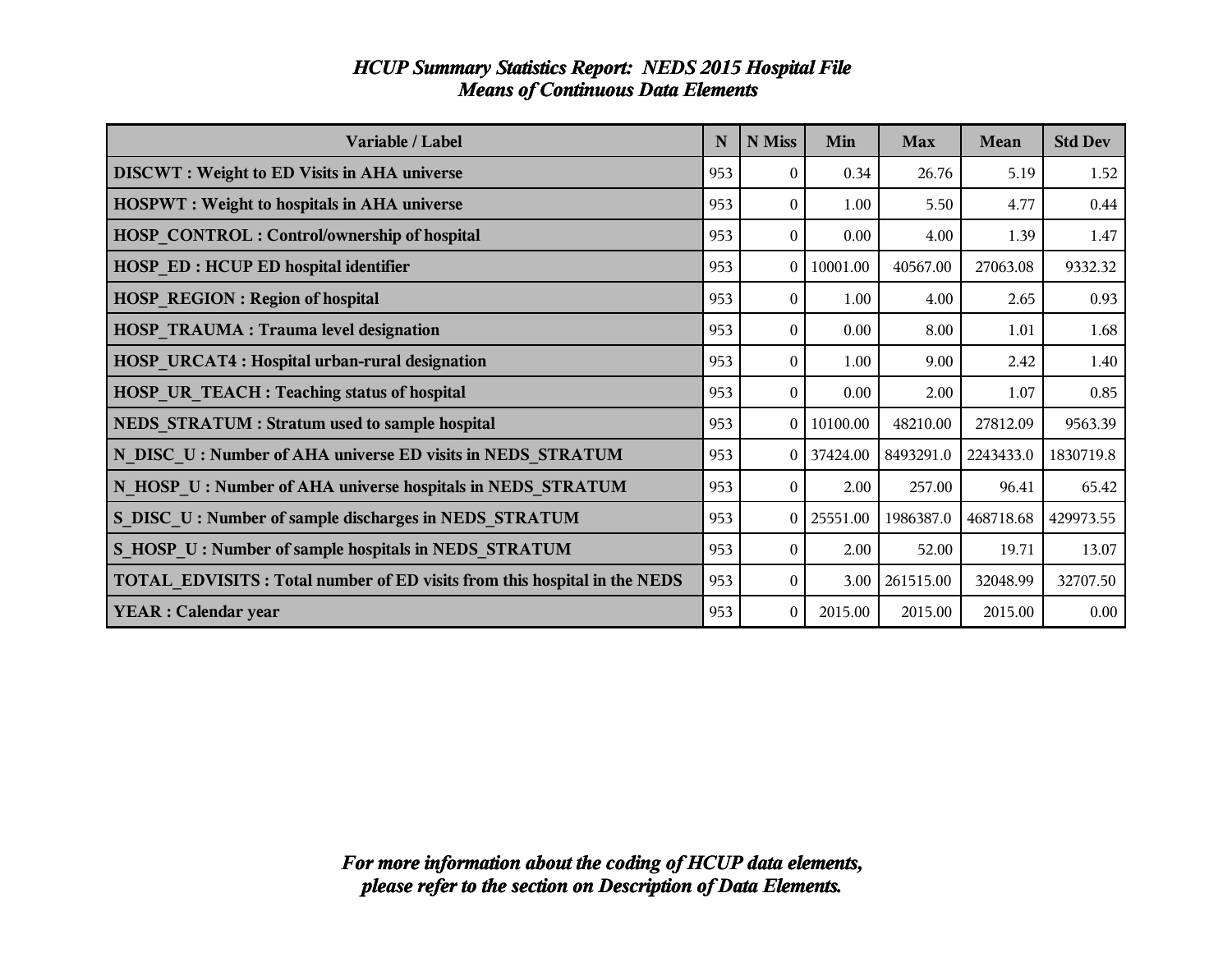### *HCUP Summary Statistics Report: NEDS 2015 Hospital File Frequency Distribution for DISCWT*

|           | <b>DISCWT</b>   Frequency | Percent |
|-----------|---------------------------|---------|
| Non-blank | 953                       | 100.00  |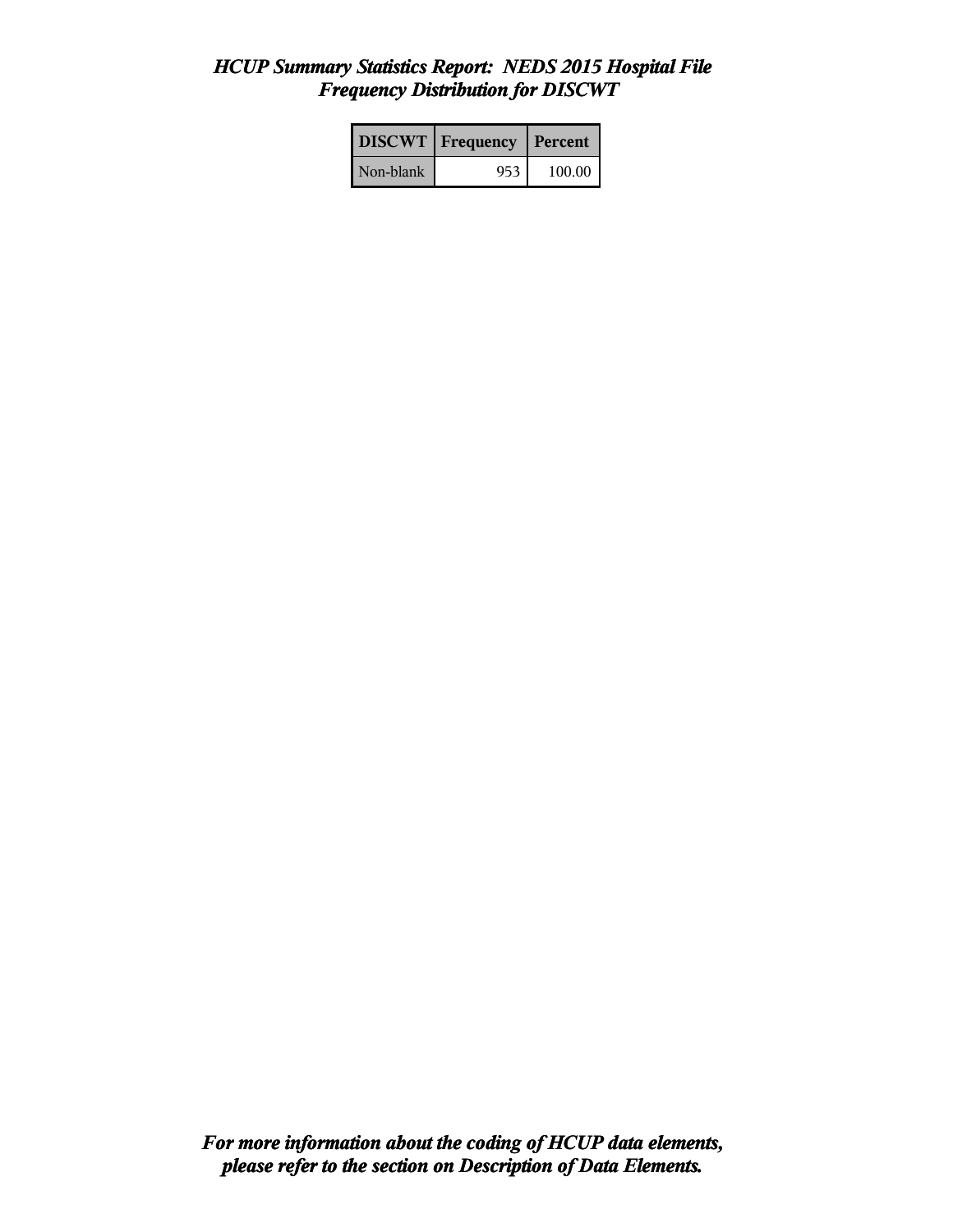### *HCUP Summary Statistics Report: NEDS 2015 Hospital File Frequency Distribution for HOSPWT*

| <b>HOSPWT</b>   Frequency |     | Percent  |
|---------------------------|-----|----------|
| Non-blank                 | 953 | 100.00 l |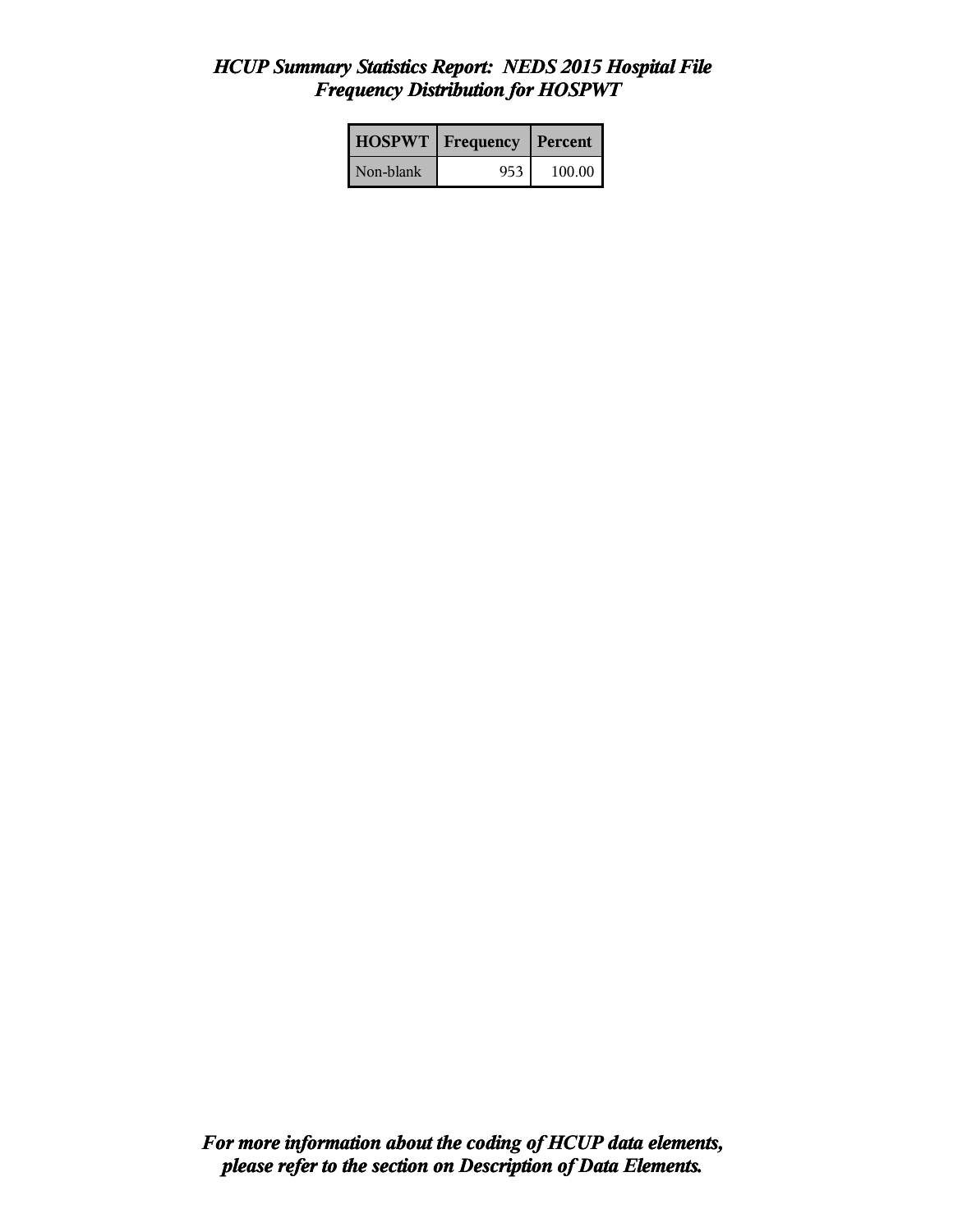### *HCUP Summary Statistics Report: NEDS 2015 Hospital File Frequency Distribution for HOSP\_CONTROL*

| <b>HOSP CONTROL</b>                           | Frequency | Percent |
|-----------------------------------------------|-----------|---------|
| 0: Government or private (collapsed category) | 402       | 42.18   |
| 1: Government, non-federal (public)           | 163       | 17.10   |
| 2: Private, not-for-profit (voluntary)        | 144       | 15.11   |
| 3: Private, investor-owned (proprietary)      | 107       | 11.23   |
| 4: Private (collapsed category)               | 137       | 14 38   |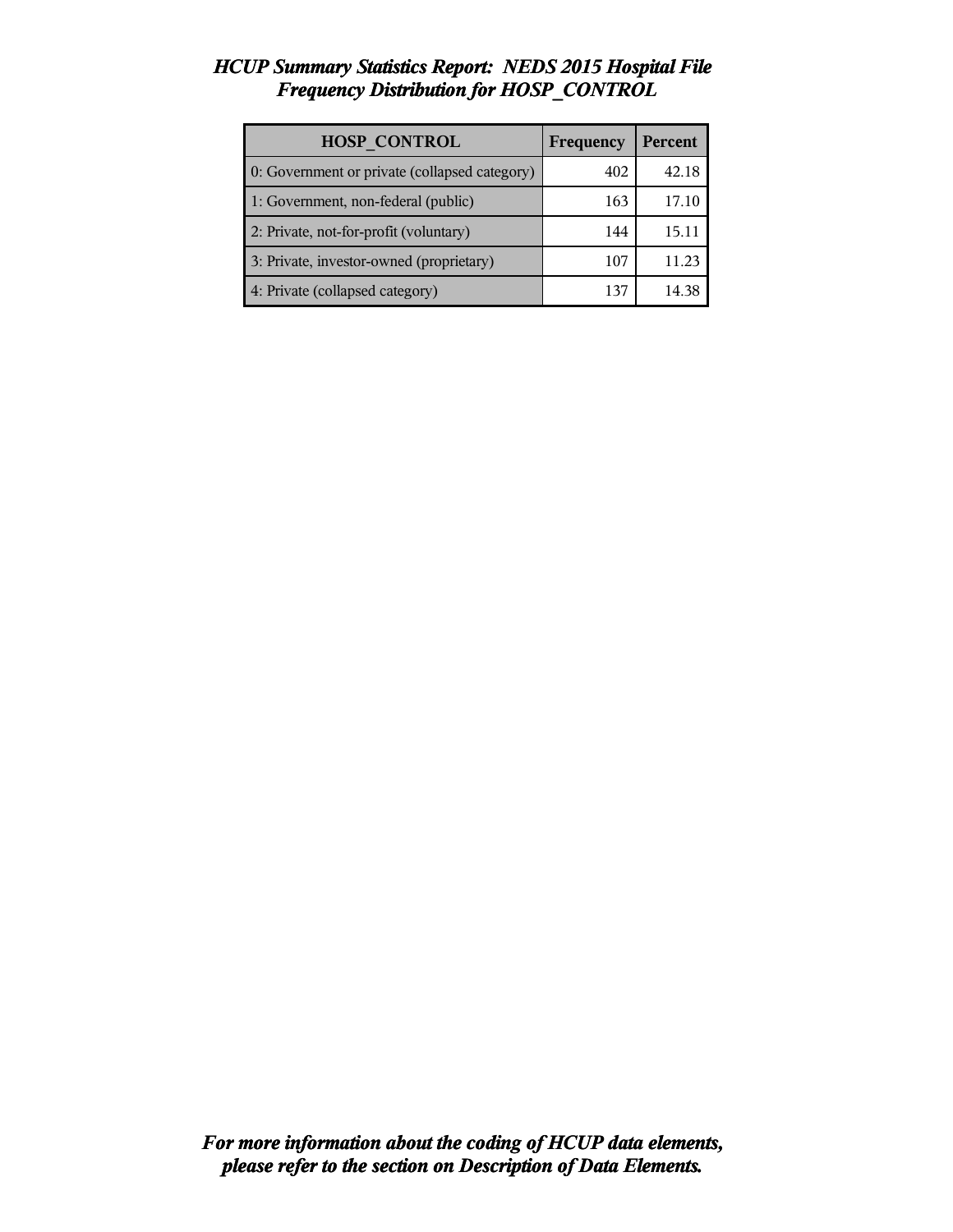### *HCUP Summary Statistics Report: NEDS 2015 Hospital File Frequency Distribution for HOSP\_ED*

| <b>HOSP ED</b> | Frequency | l Percent |
|----------------|-----------|-----------|
| Non-blank      | 953       | 100.00    |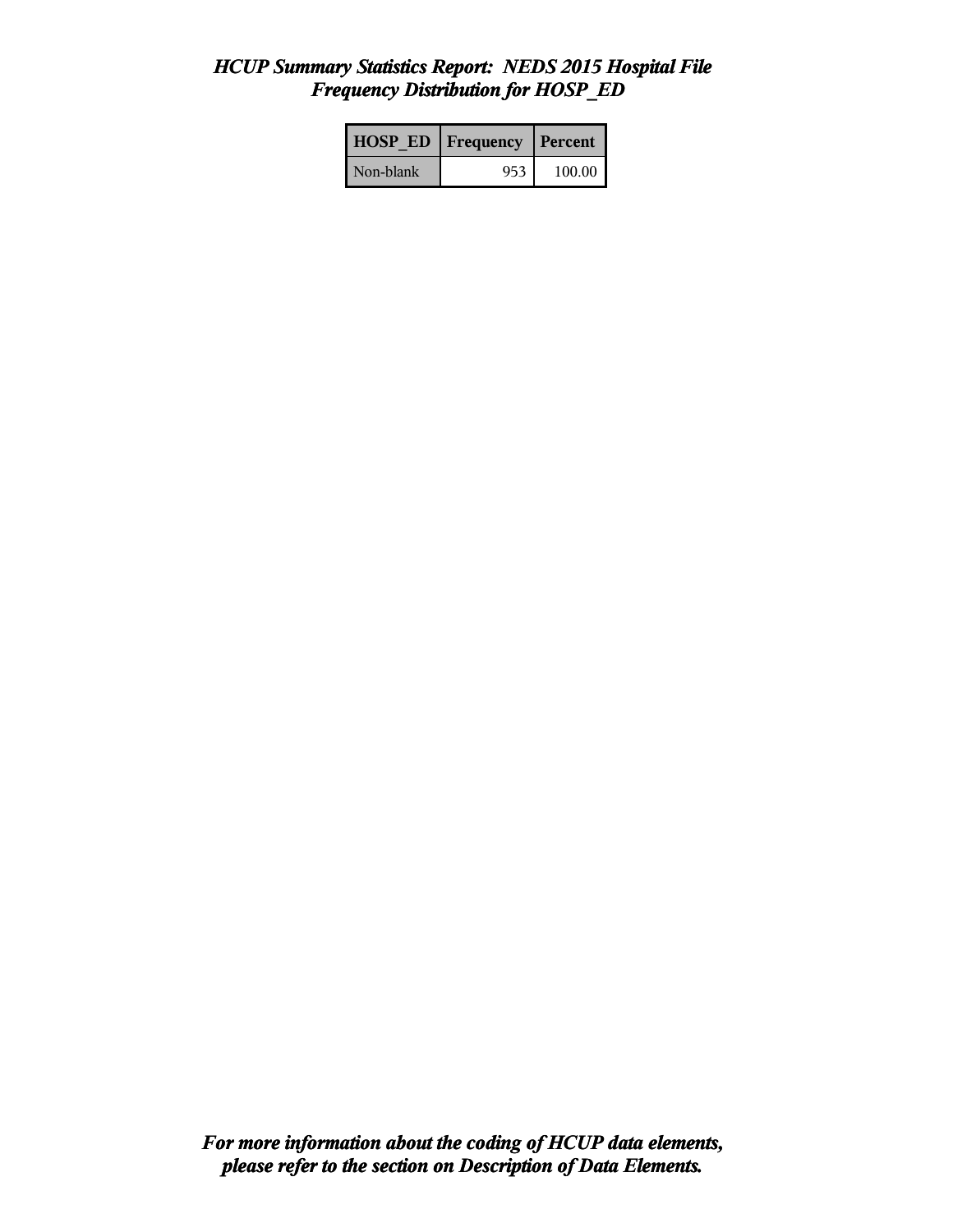| <b>HOSP REGION</b> | Frequency | Percent |
|--------------------|-----------|---------|
| 1: Northeast       | 118       | 12.38   |
| 2: Midwest         | 282       | 29.59   |
| 3: South           | 364       | 38.20   |
| 4: West            | 189       | 19.83   |

### *HCUP Summary Statistics Report: NEDS 2015 Hospital File Frequency Distribution for HOSP\_REGION*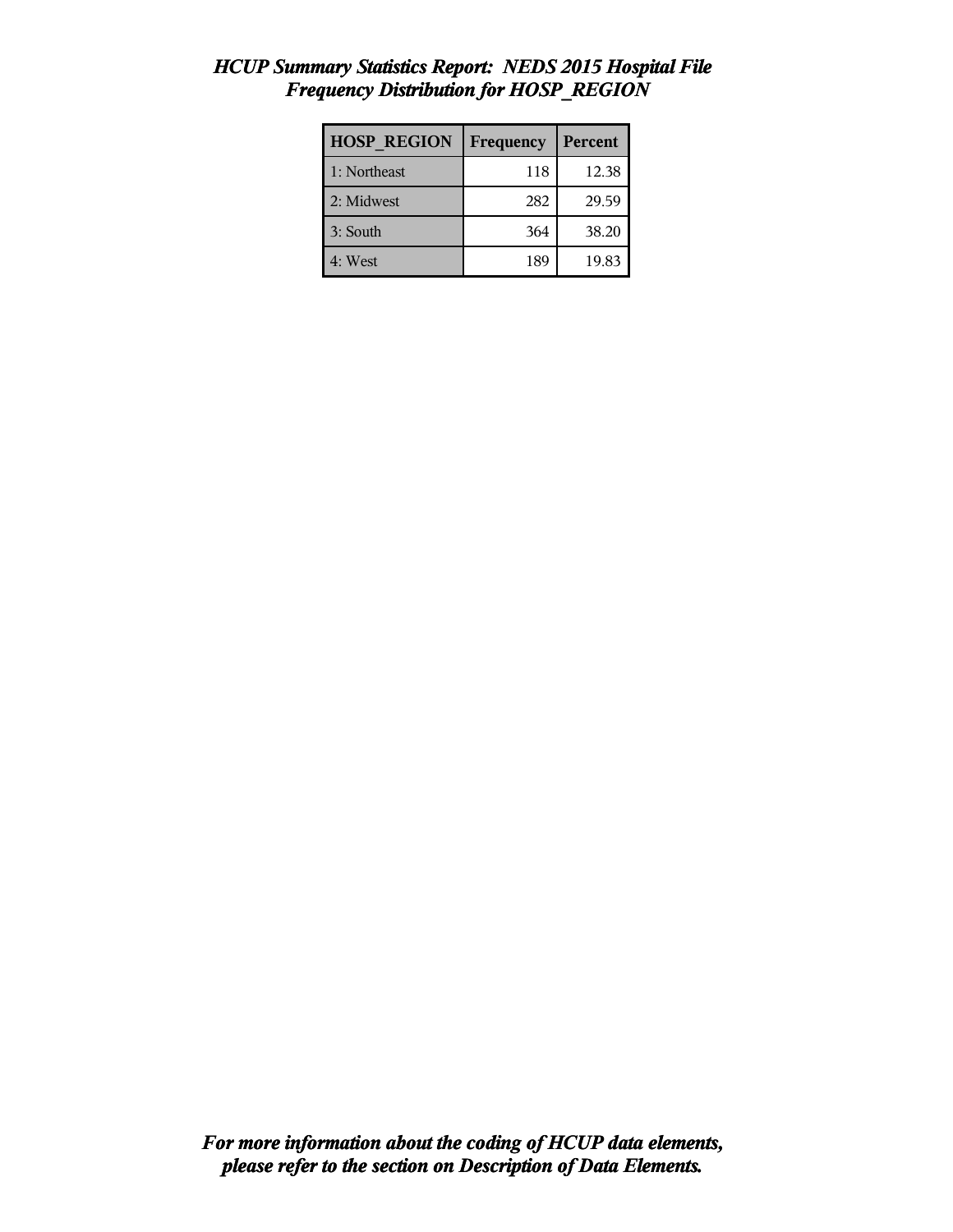### *HCUP Summary Statistics Report: NEDS 2015 Hospital File Frequency Distribution for HOSP\_TRAUMA*

| <b>HOSP TRAUMA</b>                                          | Frequency | <b>Percent</b> |
|-------------------------------------------------------------|-----------|----------------|
| 0: Non-trauma center                                        | 634       | 66.53          |
| 1: Trauma center level 1                                    | 53        | 5.56           |
| 2: Trauma center level 2                                    | 58        | 6.09           |
| 3: Trauma center level 3                                    | 98        | 10.28          |
| 4: Trauma center level 3 or Non-Trauma (collapsed category) | 95        | 9.97           |
| 8: Trauma center level 1 or 2 (collapsed category)          | 15        |                |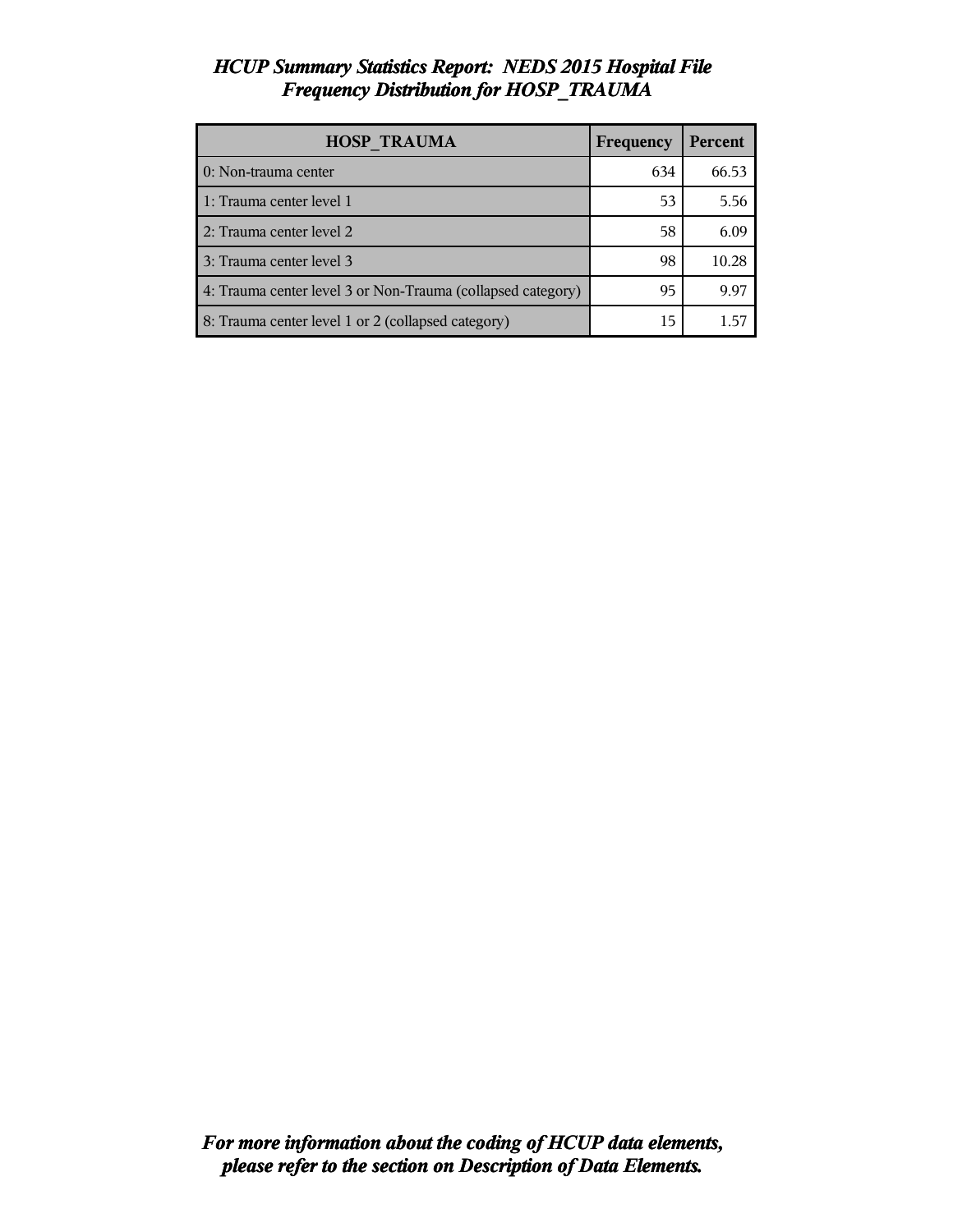# *HCUP Summary Statistics Report: NEDS 2015 Hospital File Frequency Distribution for HOSP\_URCAT4*

| <b>HOSP URCAT4</b>                                             | Frequency | Percent |
|----------------------------------------------------------------|-----------|---------|
| 1: Large metropolitan areas with at least 1 million residents  | 315       | 33.05   |
| 2: Small metropolitan areas with less than 1 million residents | 243       | 25.50   |
| 3: Micropolitan areas                                          | 151       | 15.84   |
| 4: Not metropolitan or micropolitan                            | 224       | 23.50   |
| 7: Small Metro or Micro areas (2 or 3)                         | 11        | 1.15    |
| 8: Metropolitan areas (1 or 2)                                 | $\leq 10$ | $***$   |
| 9: Non metropolitan areas (3 or 4)                             | $\leq 10$ | * **    |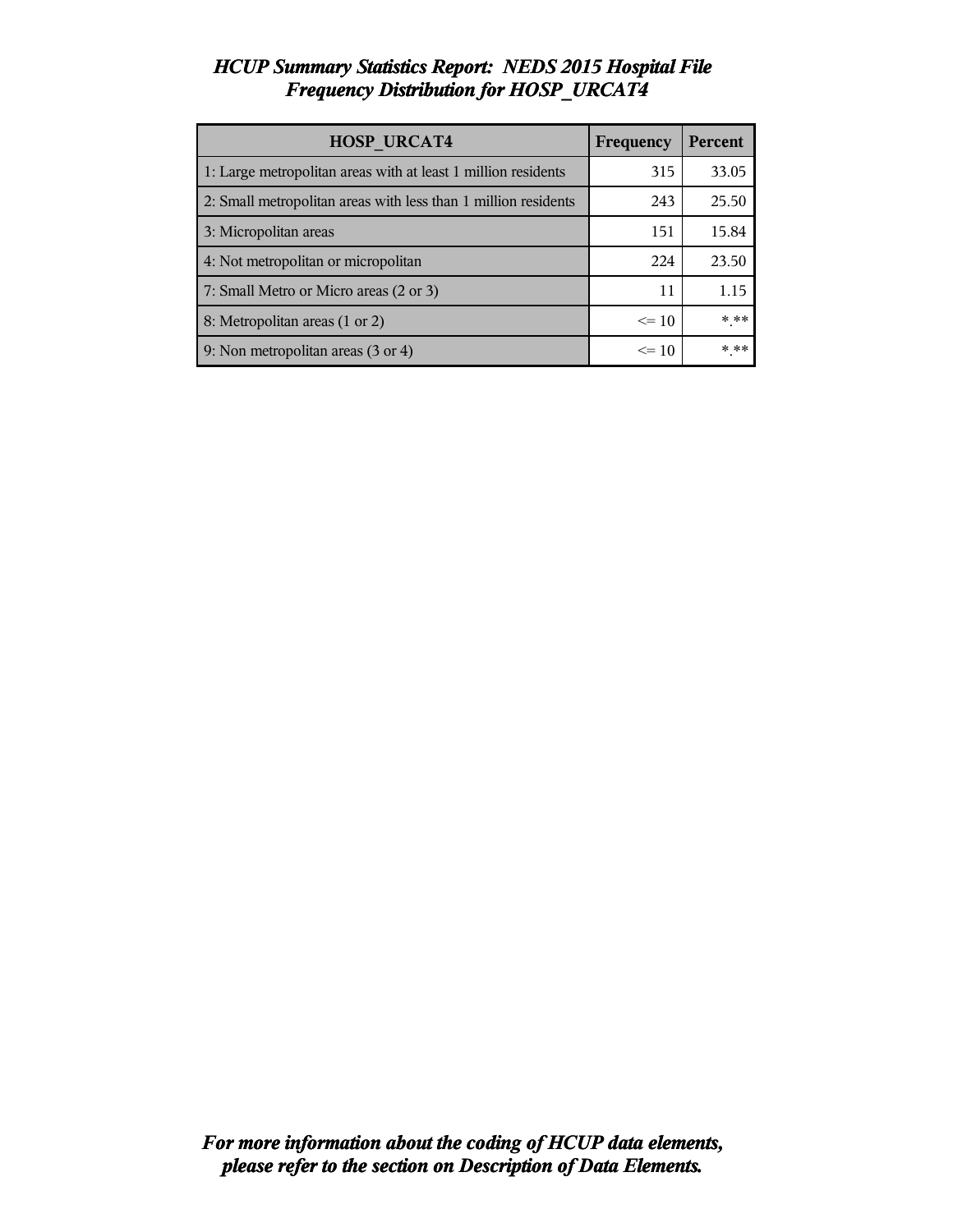### *HCUP Summary Statistics Report: NEDS 2015 Hospital File Frequency Distribution for HOSP\_UR\_TEACH*

| <b>HOSP UR TEACH</b>        | Frequency | Percent |
|-----------------------------|-----------|---------|
| 0: Metropolitan nonteaching | 313       | 32.84   |
| 1: Metropolitan teaching    | 260       | 27.28   |
| 2: Non-metropolitan         | 380       | 39.87   |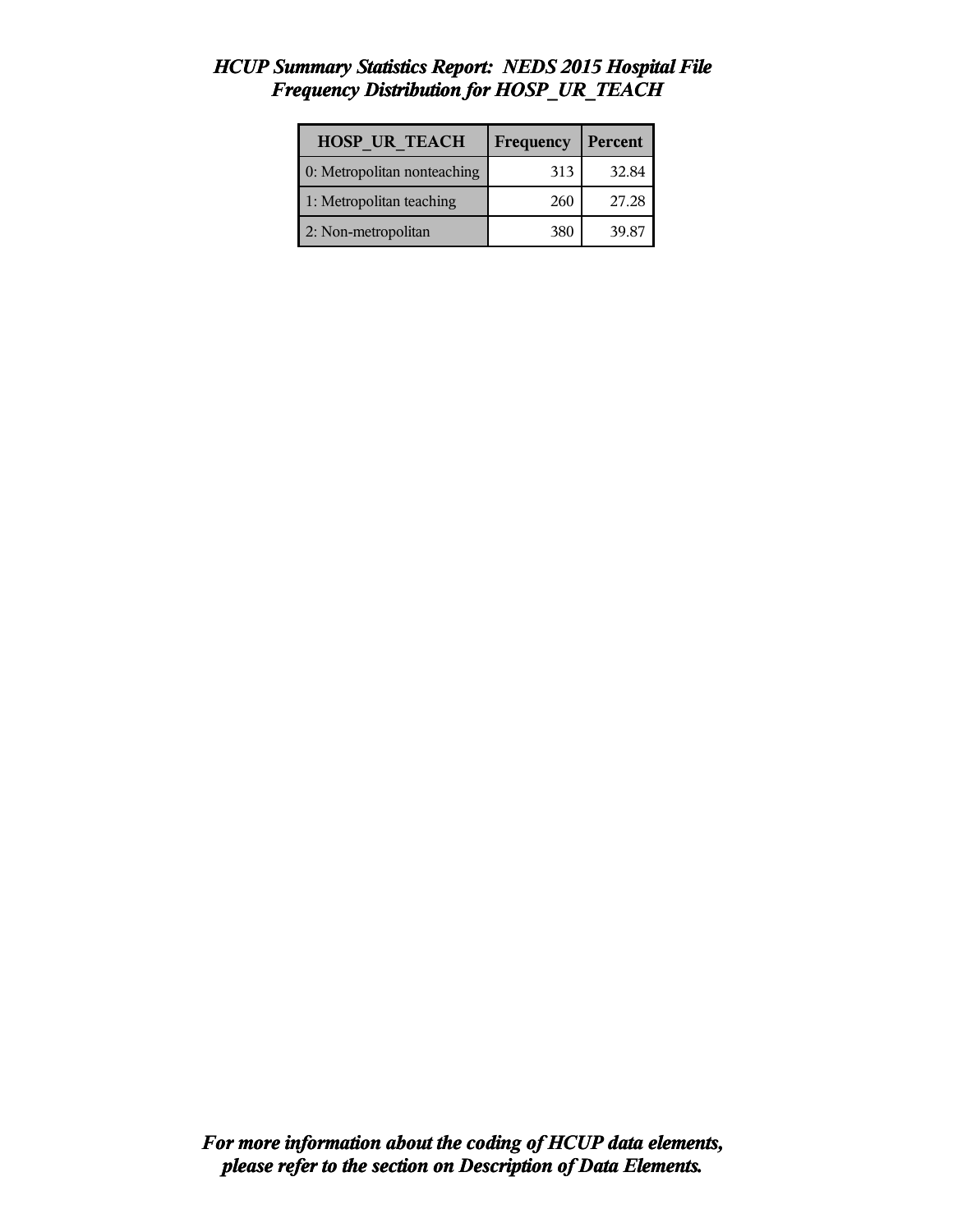### *HCUP Summary Statistics Report: NEDS 2015 Hospital File Frequency Distribution for N\_DISC\_U*

| N DISC U   Frequency |     | Percent |
|----------------------|-----|---------|
| Non-blank            | 953 | 100.00  |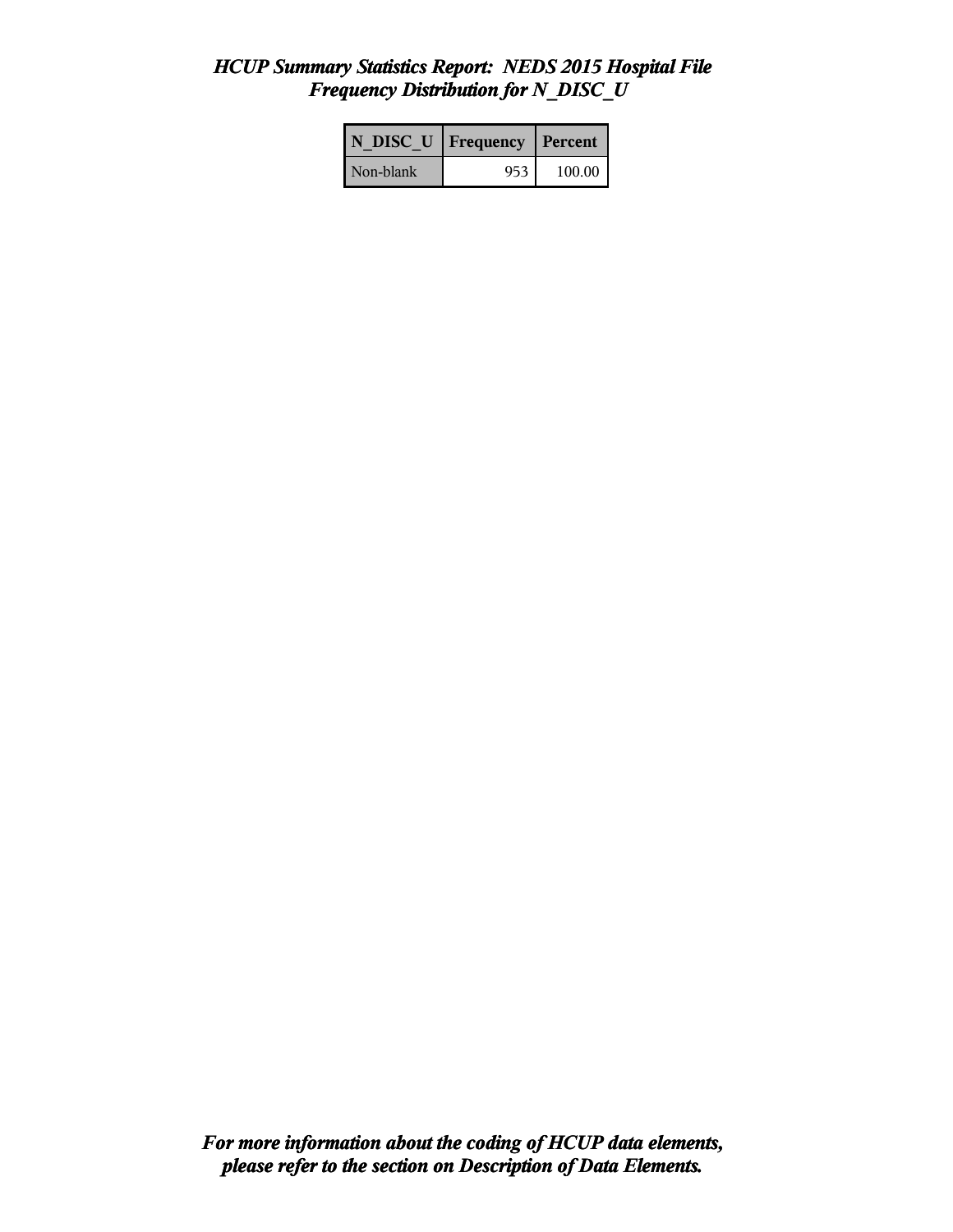### *HCUP Summary Statistics Report: NEDS 2015 Hospital File Frequency Distribution for N\_HOSP\_U*

| N HOSP U Frequency |     | l Percent |
|--------------------|-----|-----------|
| Non-blank          | 953 | 100.00    |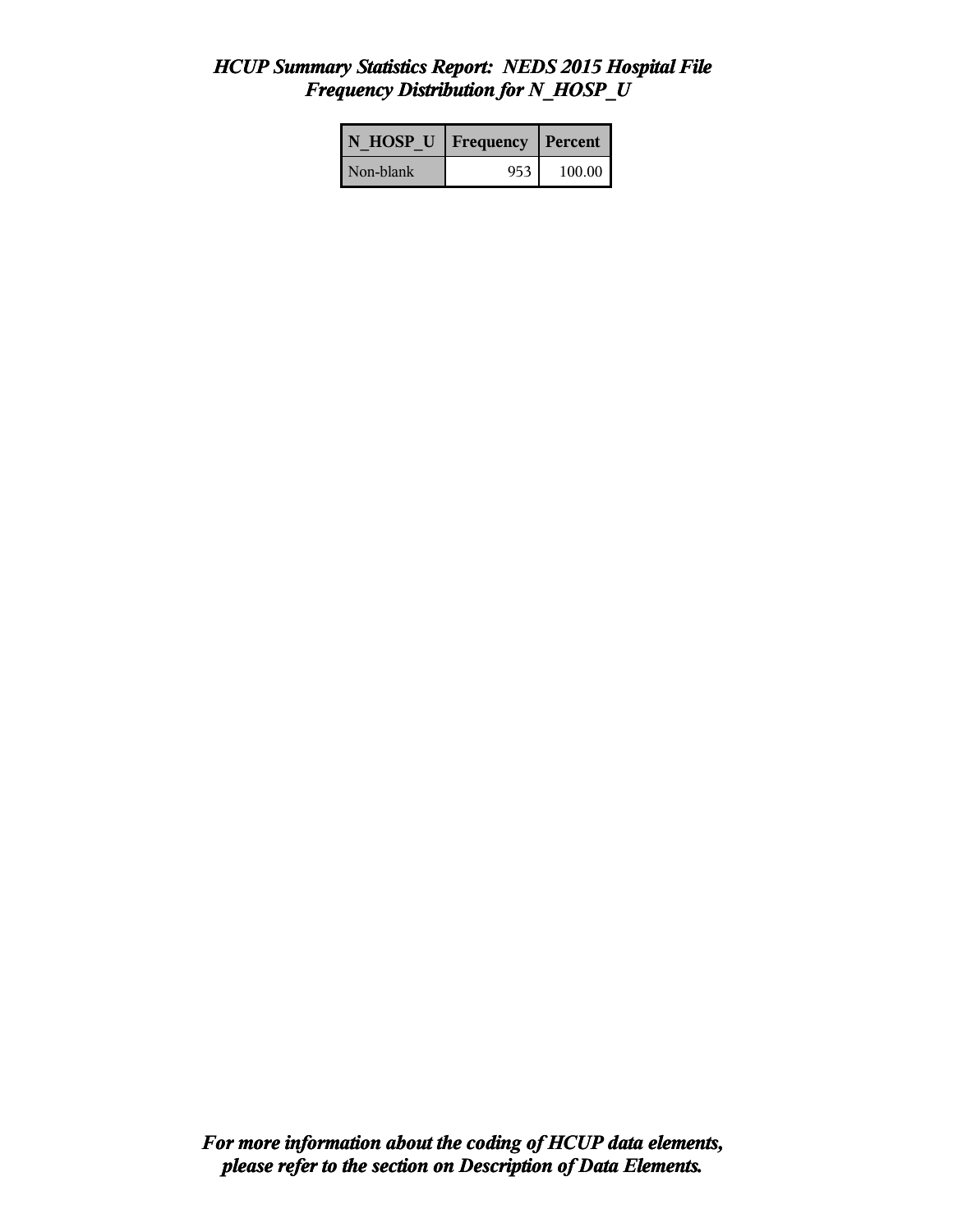# *HCUP Summary Statistics Report: NEDS 2015 Hospital File Frequency Distribution for S\_DISC\_U*

| <b>S DISC U</b> Frequency |      | Percent |
|---------------------------|------|---------|
| Non-blank                 | 953. | 100.00  |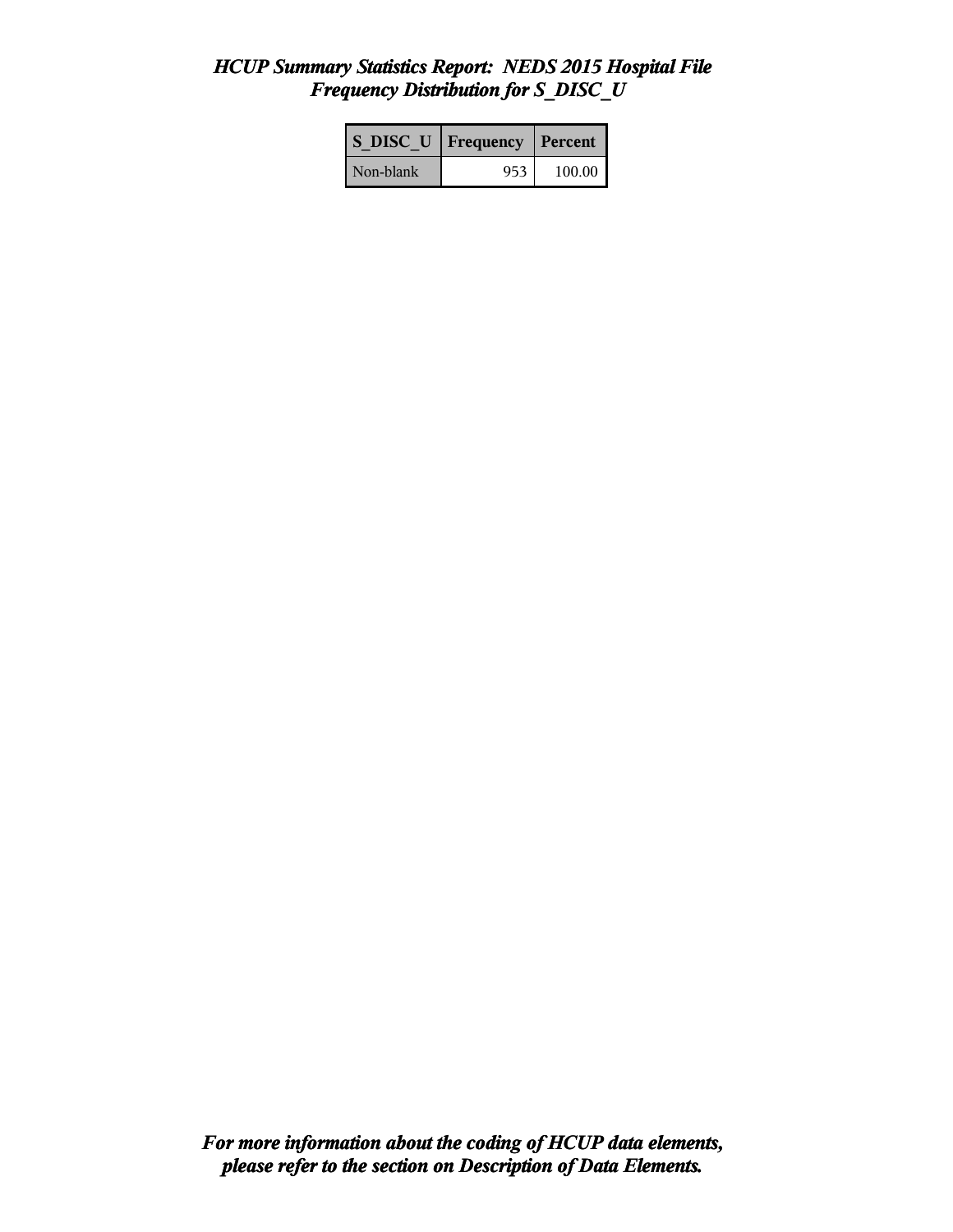### *HCUP Summary Statistics Report: NEDS 2015 Hospital File Frequency Distribution for S\_HOSP\_U*

| <b>S HOSP U</b> | Frequency | l Percent |
|-----------------|-----------|-----------|
| Non-blank       | 953       | 100.00    |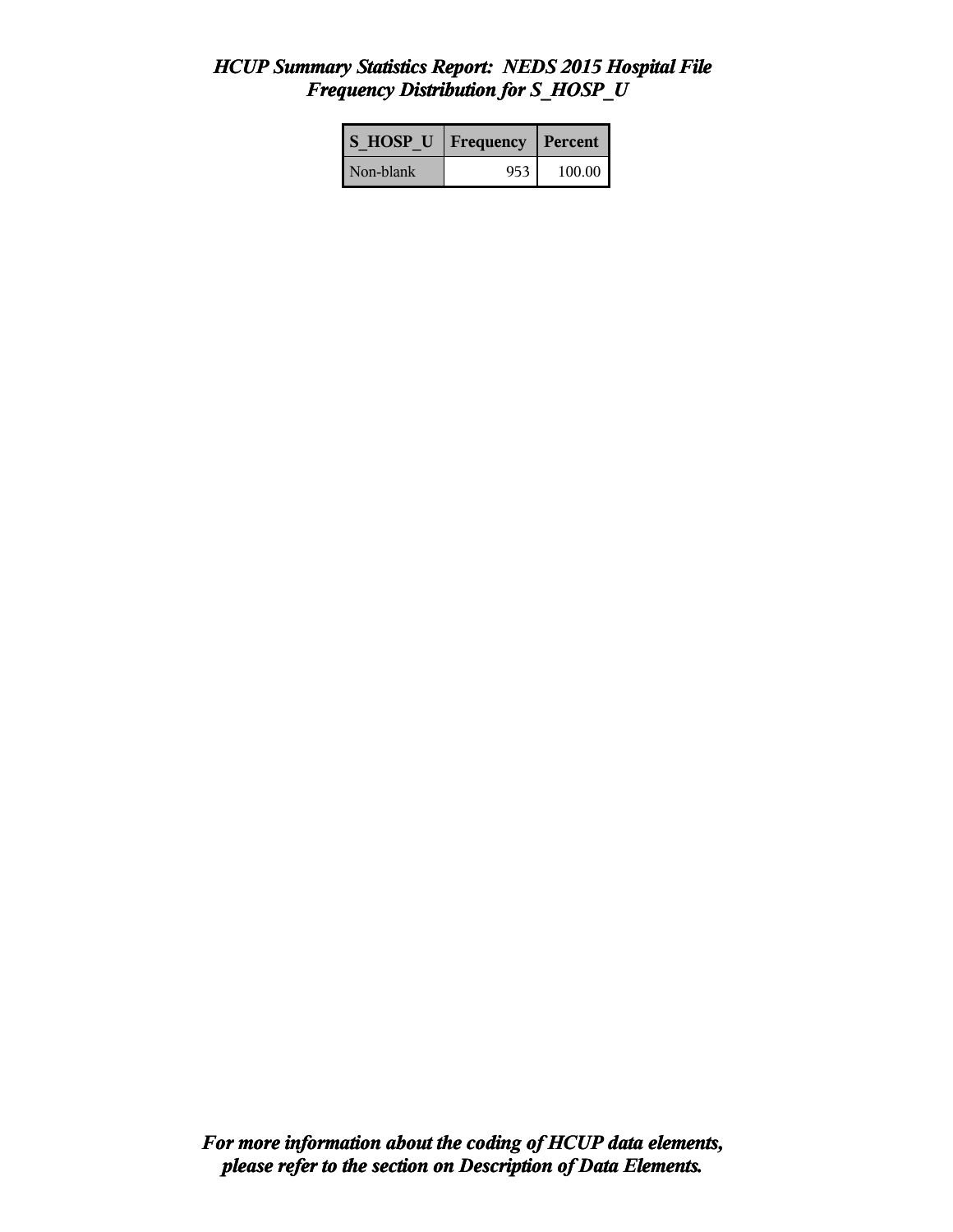# *HCUP Summary Statistics Report: NEDS 2015 Hospital File Frequency Distribution for TOTAL\_EDVISITS*

| <b>TOTAL EDVISITS Frequency Percent</b> |     |        |
|-----------------------------------------|-----|--------|
| Non-blank                               | 953 | 100.00 |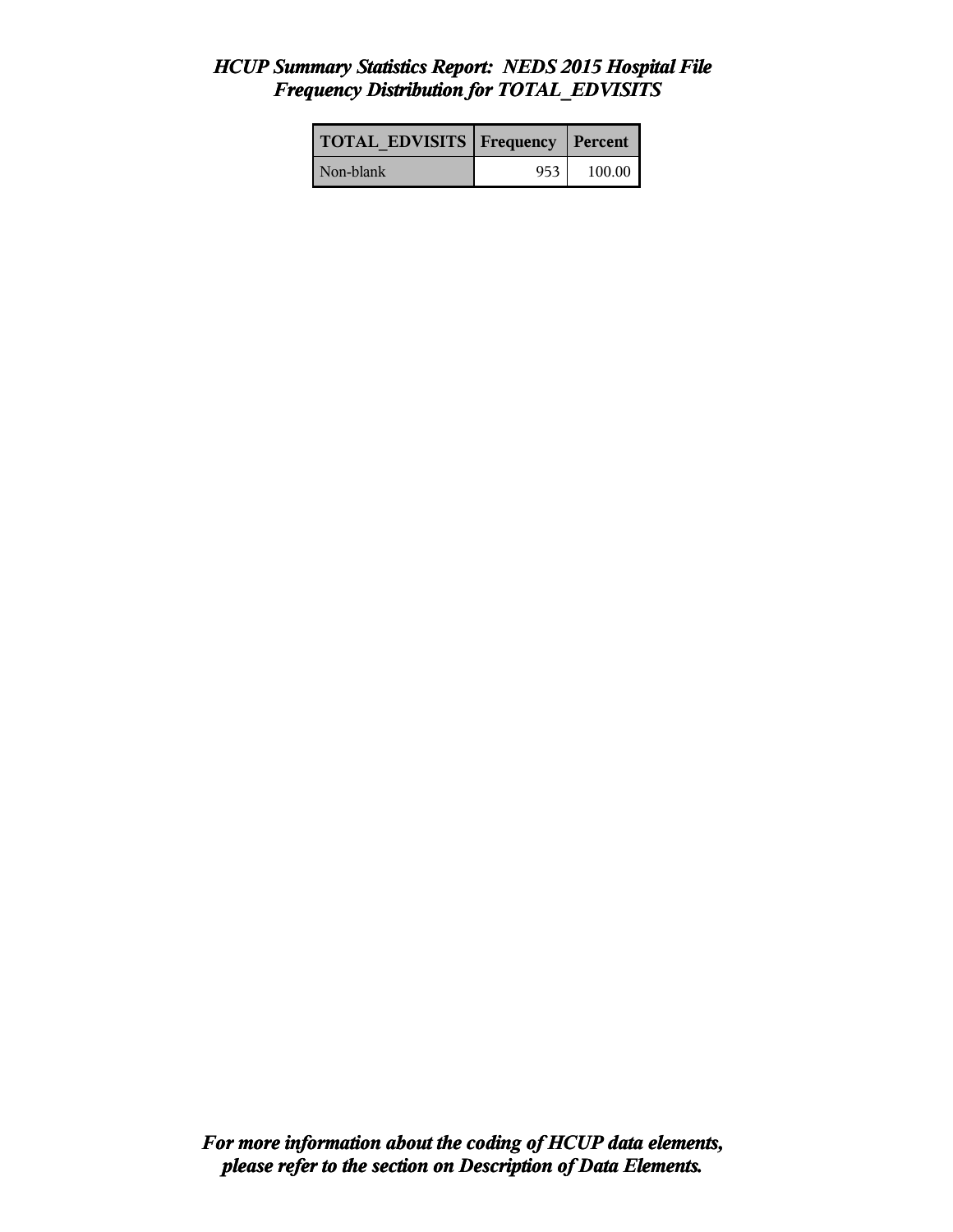### *HCUP Summary Statistics Report: NEDS 2015 Hospital File Frequency Distribution for YEAR*

|      | <b>YEAR</b> Frequency | <b>Percent</b> |  |
|------|-----------------------|----------------|--|
| 2015 | 953                   | 100.00         |  |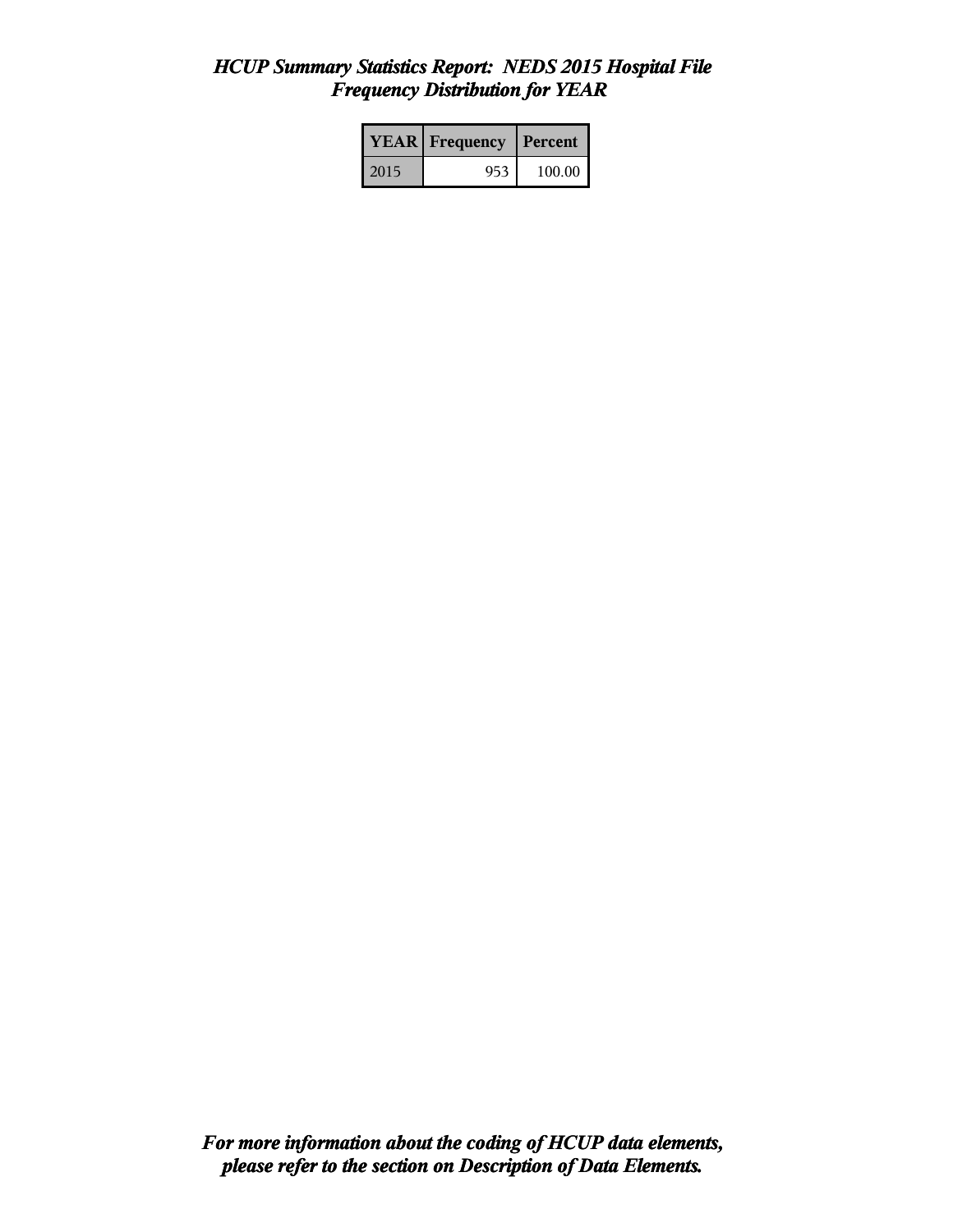| <b>Moments</b>         |            |                         |            |
|------------------------|------------|-------------------------|------------|
| N                      | 953        | <b>Sum Weights</b>      | 953        |
| <b>Mean</b>            | 5.19370924 | <b>Sum Observations</b> | 4949.60491 |
| <b>Std Deviation</b>   | 1.52070224 | Variance                | 2.3125353  |
| <b>Skewness</b>        | 6.38865397 | <b>Kurtosis</b>         | 83.7471581 |
| <b>Uncorrected SS</b>  | 27908.3424 | <b>Corrected SS</b>     | 2201.5336  |
| <b>Coeff Variation</b> | 29.2796952 | <b>Std Error Mean</b>   | 0.04926038 |

### *Variable: DISCWT (Weight to ED Visits in AHA universe)*

| <b>Basic Statistical Measures</b> |          |                            |          |
|-----------------------------------|----------|----------------------------|----------|
| Location                          |          | <b>Variability</b>         |          |
| Mean                              | 5.193709 | <b>Std Deviation</b>       | 1.52070  |
| <b>Median</b>                     | 4.989697 | <b>Variance</b>            | 2.31254  |
| Mode                              | 6.218730 | Range                      | 26.41270 |
|                                   |          | <b>Interquartile Range</b> | 1.62600  |

| Tests for Location: Mu0=0 |          |                  |                    |         |
|---------------------------|----------|------------------|--------------------|---------|
| Test                      |          | <b>Statistic</b> | p Value            |         |
| Student's t               | 105.4338 |                  | Pr> t              | < 0.001 |
| <b>Sign</b>               | M        |                  | 476.5 $Pr \ge  M $ | < 0.001 |
| <b>Signed Rank</b>        | S        | 227290.5         | $Pr \geq  S $      | < 0.001 |

| <b>Quantiles (Definition 5)</b> |           |  |
|---------------------------------|-----------|--|
| Level                           | Quantile  |  |
| 100% Max                        | 26.757649 |  |
| 99%                             | 7.853558  |  |
| 95%                             | 6.689412  |  |
| 90%                             | 6.560555  |  |
| 75% Q3                          | 5.901749  |  |
| 50% Median                      | 4.989697  |  |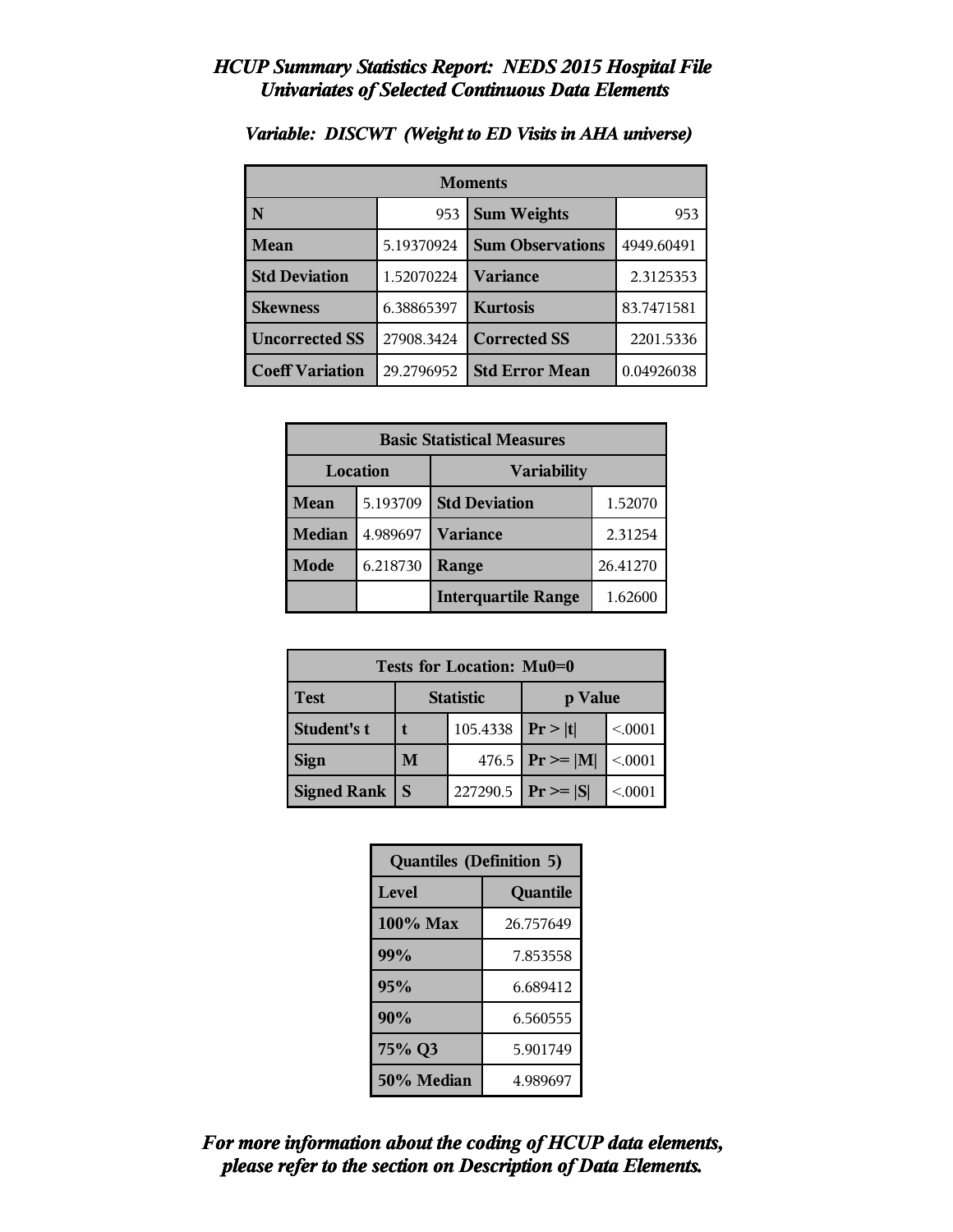| <b>Quantiles (Definition 5)</b> |          |  |
|---------------------------------|----------|--|
| Level                           | Quantile |  |
| 25% Q1                          | 4.275748 |  |
| 10%                             | 4.017370 |  |
| 5%                              | 3.870517 |  |
| 1%                              | 1.852990 |  |
| $0\%$ Min                       | 0.344953 |  |

*Variable: DISCWT (Weight to ED Visits in AHA universe)*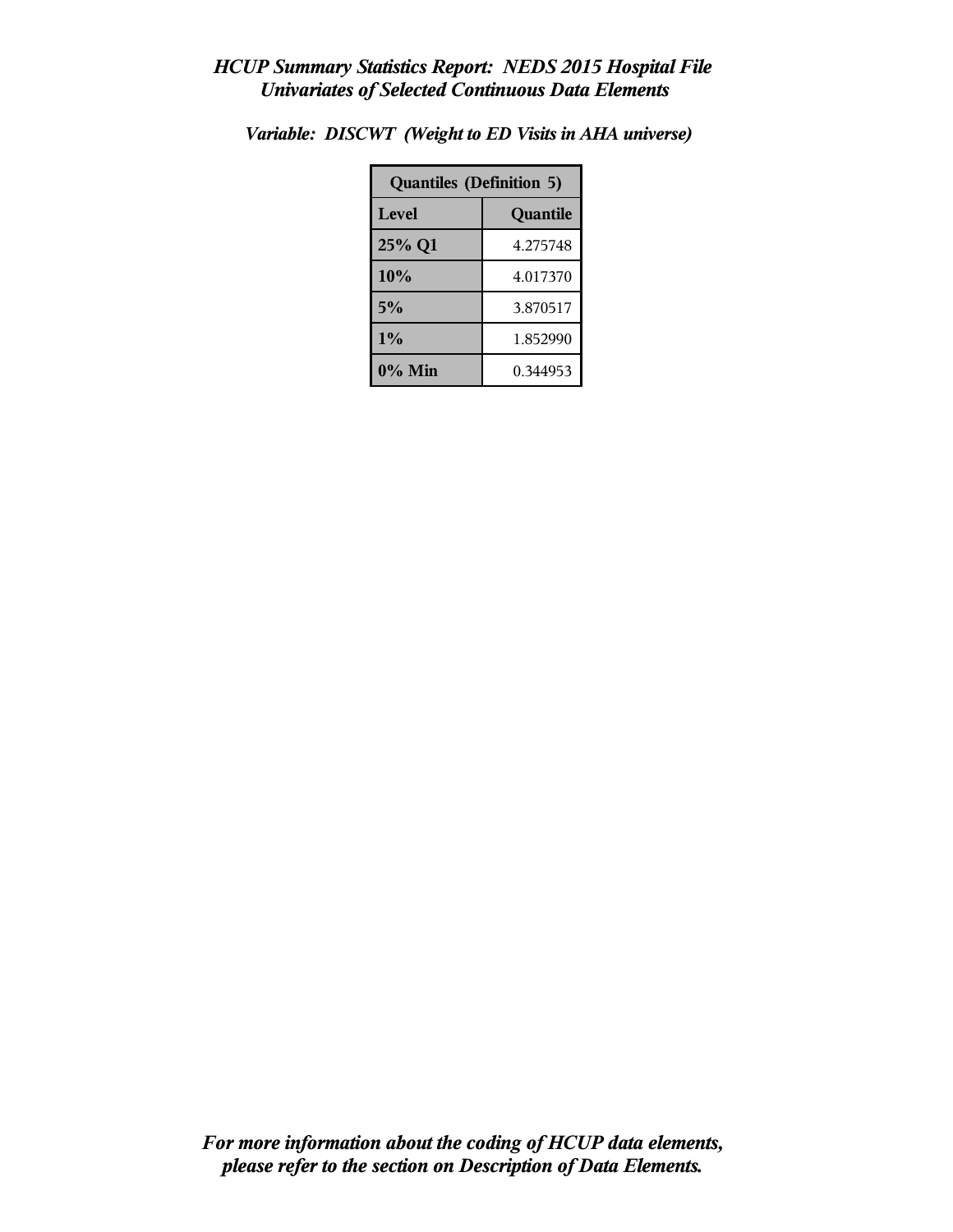| <b>Moments</b>         |            |                         |            |
|------------------------|------------|-------------------------|------------|
| N                      | 953        | <b>Sum Weights</b>      | 953        |
| <b>Mean</b>            | 4.77229801 | <b>Sum Observations</b> | 4548       |
| <b>Std Deviation</b>   | 0.44023499 | Variance                | 0.19380684 |
| <b>Skewness</b>        | -5.0081649 | <b>Kurtosis</b>         | 30.163668  |
| <b>Uncorrected SS</b>  | 21888.9154 | <b>Corrected SS</b>     | 184.504116 |
| <b>Coeff Variation</b> | 9.22480088 | <b>Std Error Mean</b>   | 0.01426061 |

# *Variable: HOSPWT (Weight to hospitals in AHA universe)*

| <b>Basic Statistical Measures</b> |          |                            |         |
|-----------------------------------|----------|----------------------------|---------|
| Location                          |          | <b>Variability</b>         |         |
| Mean                              | 4.772298 | <b>Std Deviation</b>       | 0.44023 |
| <b>Median</b>                     | 4.896552 | <b>Variance</b>            | 0.19381 |
| Mode                              | 5.000000 | Range                      | 4.50000 |
|                                   |          | <b>Interquartile Range</b> | 0.14444 |

| Tests for Location: Mu0=0 |          |                  |                    |         |
|---------------------------|----------|------------------|--------------------|---------|
| Test                      |          | <b>Statistic</b> | p Value            |         |
| Student's t               | 334.6489 |                  | Pr >  t            | < 0.001 |
| <b>Sign</b>               | M        |                  | 476.5 $Pr \ge  M $ | < 0001  |
| <b>Signed Rank</b>        | S        | 227290.5         | $ Pr \ge  S $      | < 0001  |

| <b>Quantiles (Definition 5)</b> |          |  |
|---------------------------------|----------|--|
| Level                           | Quantile |  |
| $100\%$ Max                     | 5.50000  |  |
| 99%                             | 5.00000  |  |
| 95%                             | 5.00000  |  |
| 90%                             | 5.00000  |  |
| 75% Q3<br>4.94444               |          |  |
| 50% Median                      | 4.89655  |  |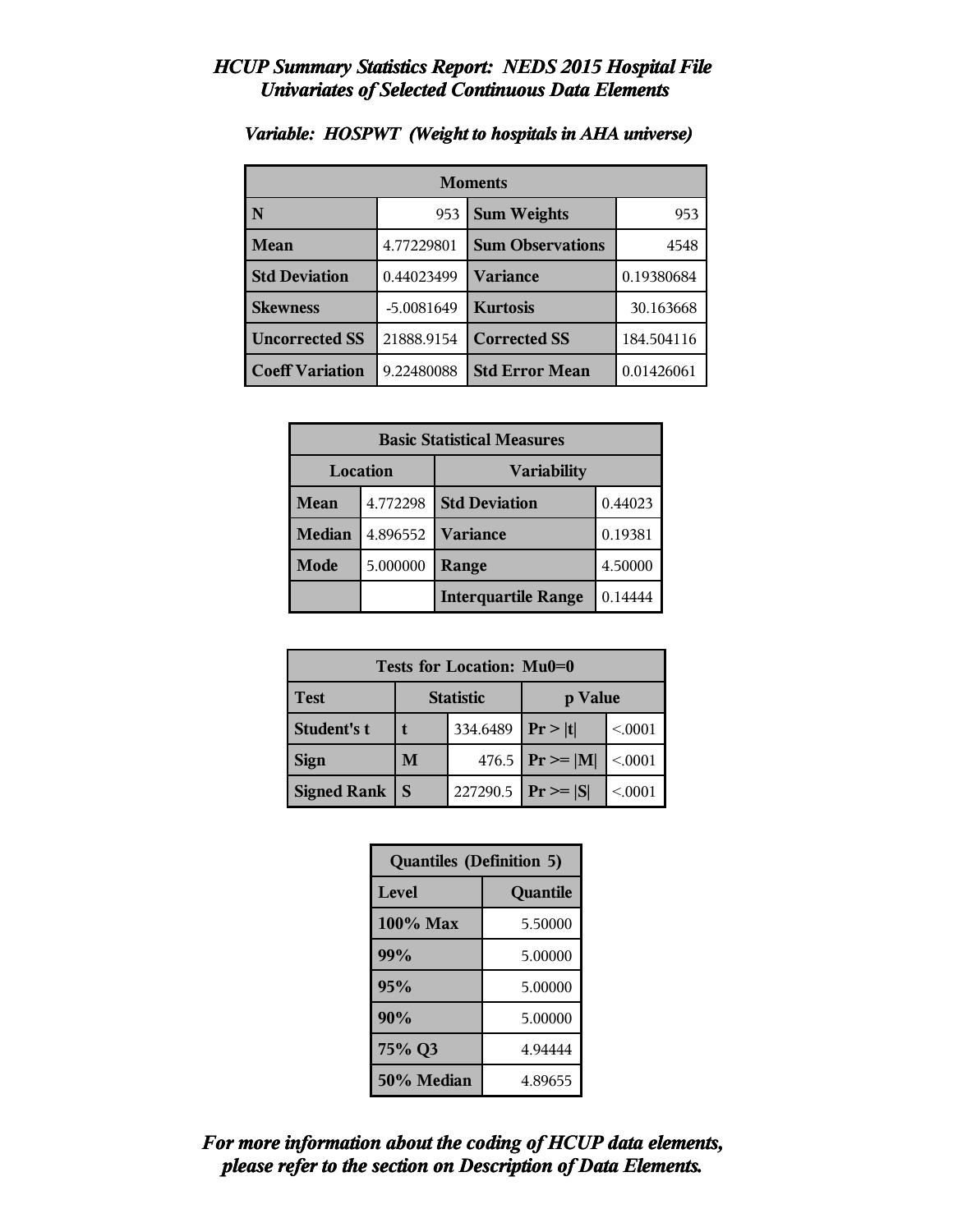| <b>Quantiles (Definition 5)</b> |          |  |
|---------------------------------|----------|--|
| Level                           | Quantile |  |
| 25% Q1                          | 4.80000  |  |
| 10%                             | 4.50000  |  |
| 5%                              | 4.20000  |  |
| $1\%$<br>2.00000                |          |  |
| $0\%$ Min                       | 1.00000  |  |

*Variable: HOSPWT (Weight to hospitals in AHA universe)*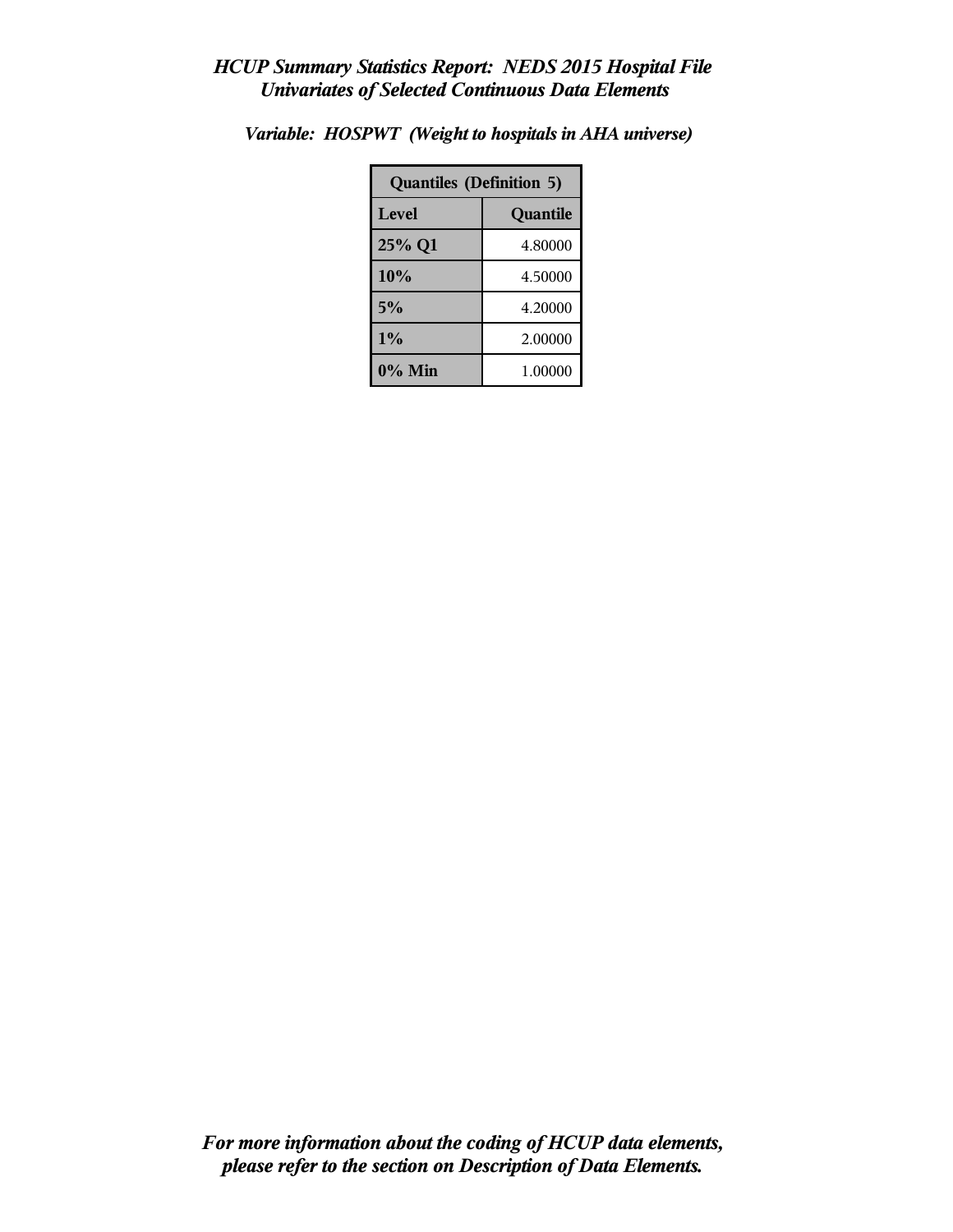| <b>Moments</b>         |            |                         |            |  |
|------------------------|------------|-------------------------|------------|--|
| N                      | 953        | <b>Sum Weights</b>      | 953        |  |
| <b>Mean</b>            | 2243433.03 | <b>Sum Observations</b> | 2137991681 |  |
| <b>Std Deviation</b>   | 1830719.77 | <b>Variance</b>         | 3.35153E12 |  |
| <b>Skewness</b>        | 1.72725078 | <b>Kurtosis</b>         | 3.15746227 |  |
| <b>Uncorrected SS</b>  | 7.9871E15  | <b>Corrected SS</b>     | 3.19066E15 |  |
| <b>Coeff Variation</b> | 81.6034954 | <b>Std Error Mean</b>   | 59302.8304 |  |

### *Variable: N\_DISC\_U (Number of AHA universe ED visits in NEDS\_STRATUM)*

| <b>Basic Statistical Measures</b> |         |                                 |            |  |
|-----------------------------------|---------|---------------------------------|------------|--|
| Location<br><b>Variability</b>    |         |                                 |            |  |
| Mean                              | 2243433 | <b>Std Deviation</b><br>1830720 |            |  |
| <b>Median</b>                     | 1817586 | <b>Variance</b>                 | 3.35153E12 |  |
| <b>Mode</b>                       | 1353291 | 8455867<br>Range                |            |  |
|                                   |         | <b>Interquartile Range</b>      | 1689318    |  |

| Tests for Location: Mu0=0 |                             |                    |                    |         |  |
|---------------------------|-----------------------------|--------------------|--------------------|---------|--|
| <b>Test</b>               | <b>Statistic</b><br>p Value |                    |                    |         |  |
| Student's t               |                             | 37.83012 $ Pr> t $ |                    | < 0.001 |  |
| <b>Sign</b>               | M                           |                    | 476.5 $Pr \ge  M $ | < .0001 |  |
| <b>Signed Rank</b>        | S                           | 227290.5           | $ Pr \ge  S $      | < 0001  |  |

| <b>Quantiles (Definition 5)</b> |          |  |
|---------------------------------|----------|--|
| Level                           | Quantile |  |
| $100\%$ Max                     | 8493291  |  |
| 99%                             | 8493291  |  |
| 95%                             | 6753486  |  |
| 90%                             | 3810896  |  |
| 75% Q3<br>2734859               |          |  |
| 50% Median<br>1817586           |          |  |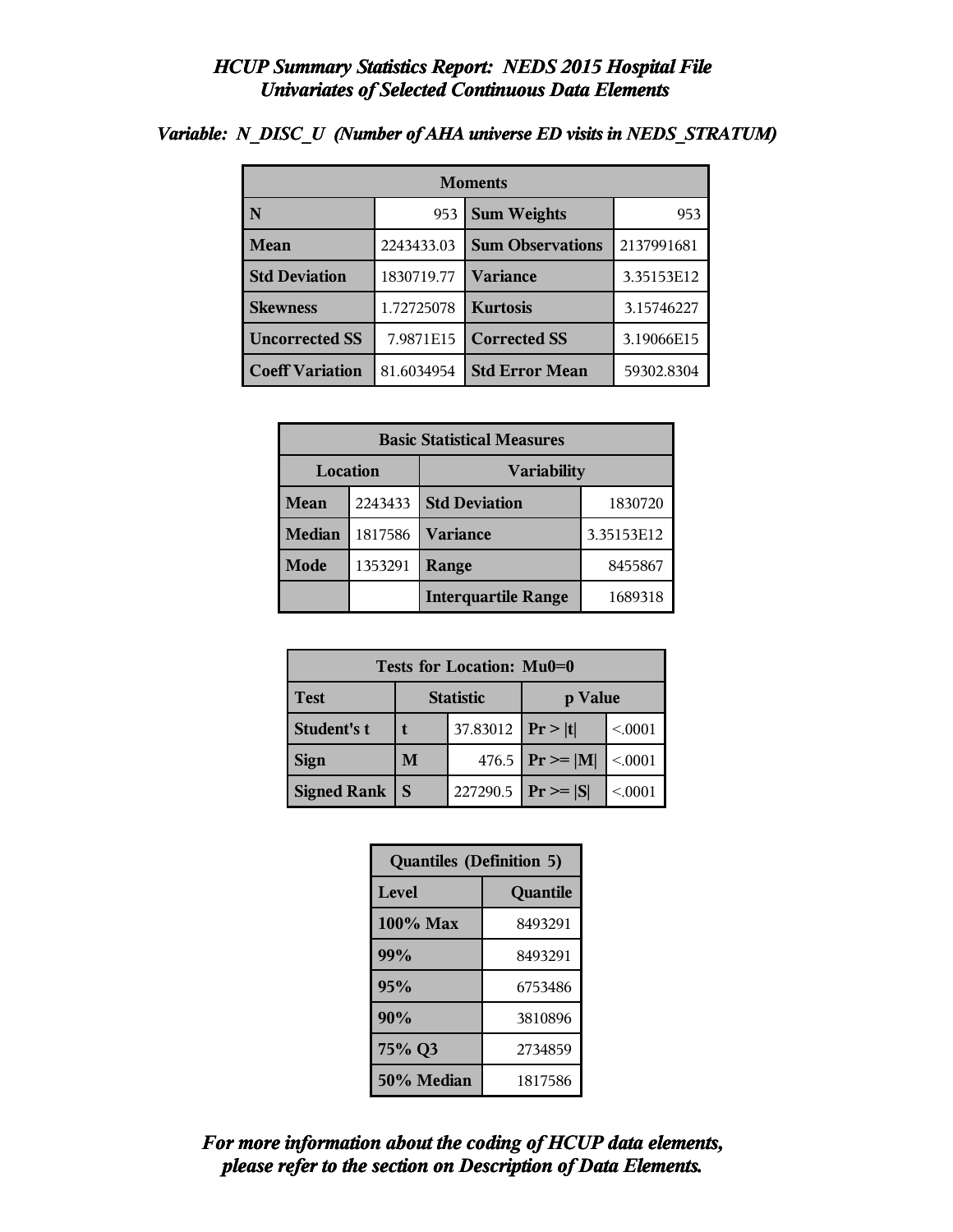*Variable: N\_DISC\_U (Number of AHA universe ED visits in NEDS\_STRATUM)*

| <b>Quantiles (Definition 5)</b> |          |  |  |
|---------------------------------|----------|--|--|
| Level                           | Quantile |  |  |
| 25% Q1                          | 1045541  |  |  |
| 10%                             | 503855   |  |  |
| 5%                              | 347342   |  |  |
| 1%                              | 197532   |  |  |
| $0\%$ Min                       | 37424    |  |  |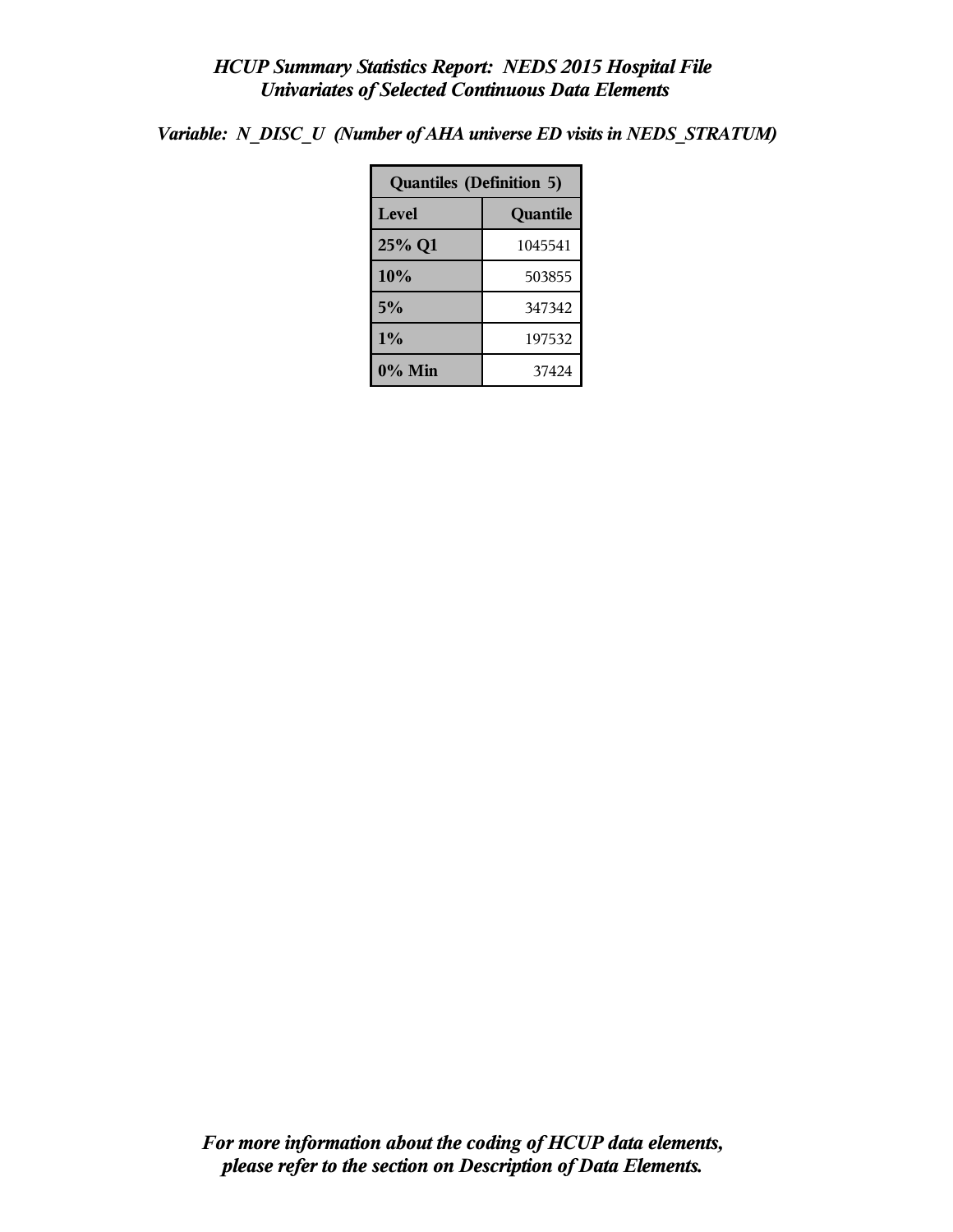| <b>Moments</b>         |            |                         |              |  |
|------------------------|------------|-------------------------|--------------|--|
| N                      | 953        | <b>Sum Weights</b>      |              |  |
| <b>Mean</b>            | 96.4081847 | <b>Sum Observations</b> | 91877        |  |
| <b>Std Deviation</b>   | 65.4160265 | Variance                | 4279.25653   |  |
| <b>Skewness</b>        | 0.70192871 | <b>Kurtosis</b>         | $-0.1838736$ |  |
| <b>Uncorrected SS</b>  | 12931547   | <b>Corrected SS</b>     | 4073852.22   |  |
| <b>Coeff Variation</b> | 67.8531877 | <b>Std Error Mean</b>   | 2.11903295   |  |

### *Variable: N\_HOSP\_U (Number of AHA universe hospitals in NEDS\_STRATUM)*

| <b>Basic Statistical Measures</b> |          |                                  |           |  |
|-----------------------------------|----------|----------------------------------|-----------|--|
| Location<br><b>Variability</b>    |          |                                  |           |  |
| Mean                              | 96.4082  | <b>Std Deviation</b><br>65.41603 |           |  |
| <b>Median</b>                     | 83.0000  | <b>Variance</b><br>4279          |           |  |
| <b>Mode</b>                       | 162.0000 | Range                            | 255.00000 |  |
|                                   |          | <b>Interquartile Range</b>       | 109.00000 |  |

| Tests for Location: Mu0=0 |                             |                       |                    |         |  |
|---------------------------|-----------------------------|-----------------------|--------------------|---------|--|
| <b>Test</b>               | <b>Statistic</b><br>p Value |                       |                    |         |  |
| Student's t               |                             | 45.49631   $Pr >  t $ |                    | < 0.001 |  |
| <b>Sign</b>               | M                           |                       | 476.5 $Pr \ge  M $ | < .0001 |  |
| <b>Signed Rank</b>        | S                           | 227290.5              | $Pr \geq  S $      | < 0001  |  |

| <b>Quantiles (Definition 5)</b> |          |  |
|---------------------------------|----------|--|
| Level                           | Quantile |  |
| $100\%$ Max                     | 257      |  |
| 99%                             | 257      |  |
| 95%                             | 257      |  |
| 90%                             | 178      |  |
| 75% Q3                          | 150      |  |
| 50% Median                      | 83       |  |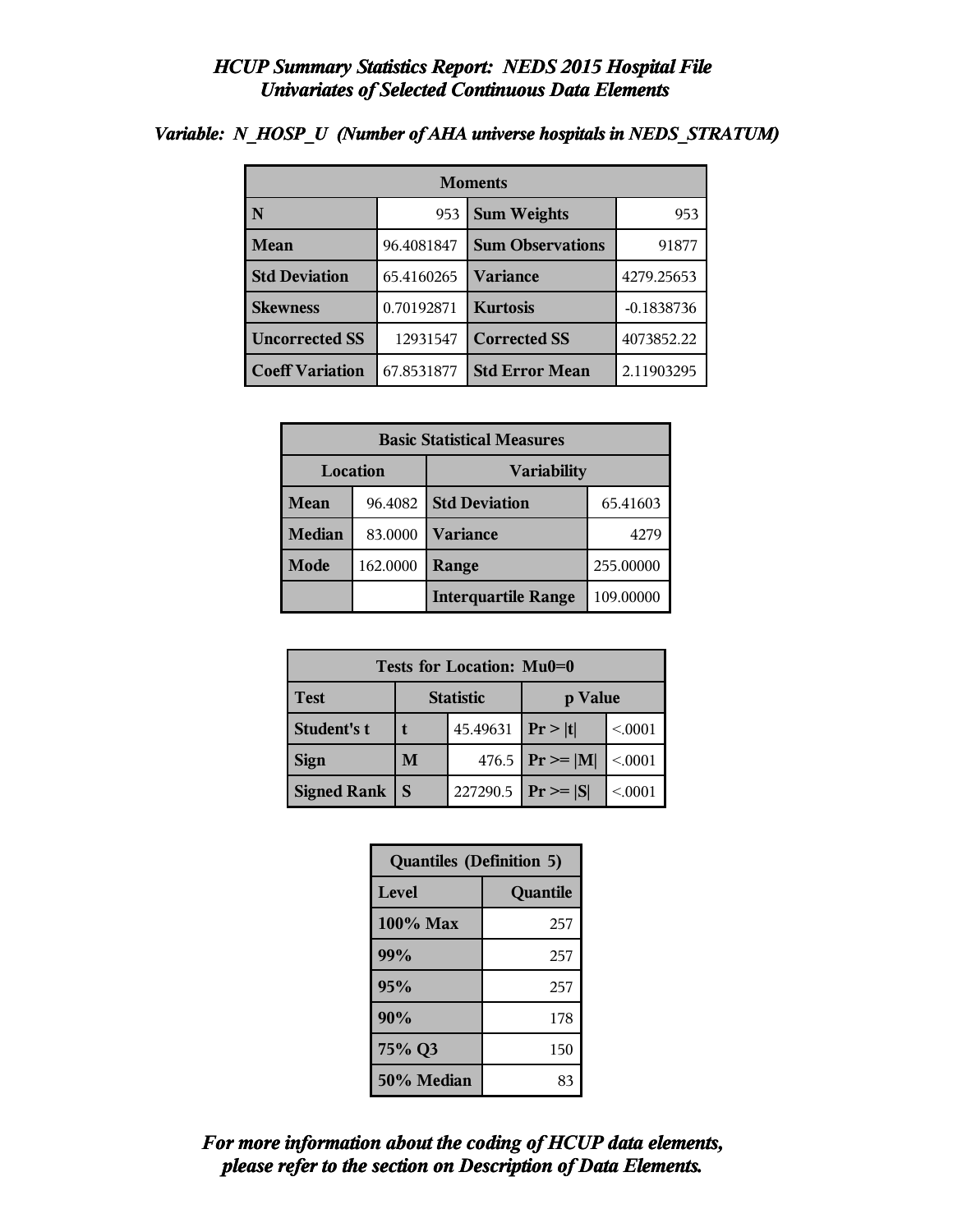*Variable: N\_HOSP\_U (Number of AHA universe hospitals in NEDS\_STRATUM)*

| <b>Quantiles (Definition 5)</b> |          |  |
|---------------------------------|----------|--|
| <b>Level</b>                    | Quantile |  |
| 25% Q1                          | 41       |  |
| 10%                             | 21       |  |
| 5%                              | 12       |  |
| 1%                              | 4        |  |
| $0\%$ Min                       |          |  |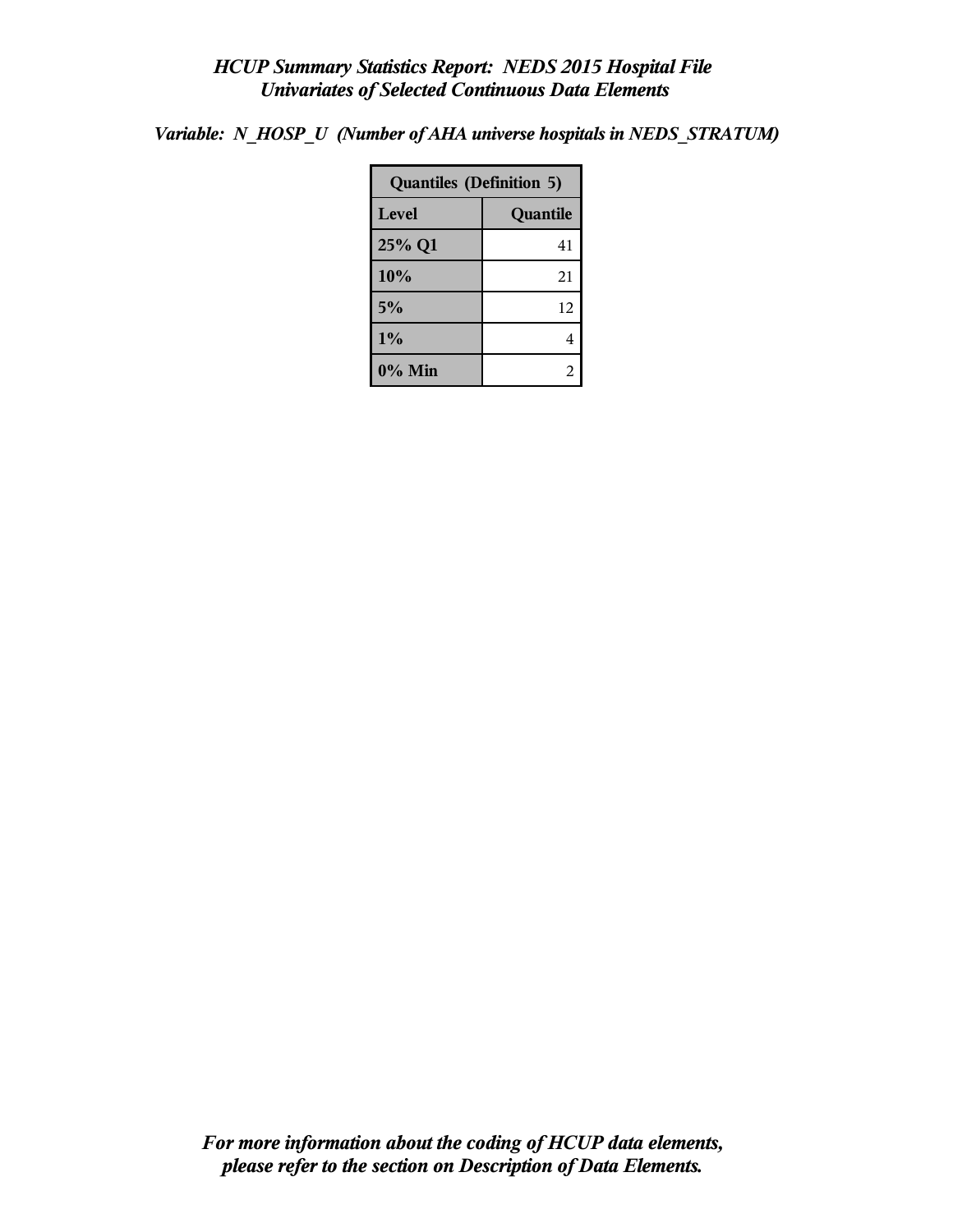| <b>Moments</b>         |            |                         |            |  |
|------------------------|------------|-------------------------|------------|--|
| N                      | 953        | <b>Sum Weights</b>      |            |  |
| <b>Mean</b>            | 468718.681 | <b>Sum Observations</b> | 446688903  |  |
| <b>Std Deviation</b>   | 429973.551 | <b>Variance</b>         | 1.84877E11 |  |
| <b>Skewness</b>        | 2.01144981 | <b>Kurtosis</b>         | 4.18343935 |  |
| <b>Uncorrected SS</b>  | 3.85375E14 | <b>Corrected SS</b>     | 1.76003E14 |  |
| <b>Coeff Variation</b> | 91.73382   | <b>Std Error Mean</b>   | 13928.2095 |  |

### *Variable: S\_DISC\_U (Number of sample discharges in NEDS\_STRATUM)*

| <b>Basic Statistical Measures</b> |          |                            |            |  |  |
|-----------------------------------|----------|----------------------------|------------|--|--|
|                                   | Location | <b>Variability</b>         |            |  |  |
| <b>Mean</b>                       | 468718.7 | <b>Std Deviation</b>       | 429974     |  |  |
| <b>Median</b>                     | 367944.0 | <b>Variance</b>            | 1.84877E11 |  |  |
| Mode                              | 217214.0 | Range                      | 1960836    |  |  |
|                                   |          | <b>Interquartile Range</b> | 395951     |  |  |

| Tests for Location: Mu0=0 |                             |          |                     |         |  |  |
|---------------------------|-----------------------------|----------|---------------------|---------|--|--|
| <b>Test</b>               | <b>Statistic</b><br>p Value |          |                     |         |  |  |
| Student's t               | 33.65247                    |          | Pr> t               | < 0.001 |  |  |
| <b>Sign</b>               | M                           |          | 476.5 $ Pr \ge  M $ | < 0.001 |  |  |
| <b>Signed Rank</b>        | S                           | 227290.5 | $Pr \geq  S $       | < 0.001 |  |  |

| <b>Quantiles (Definition 5)</b> |         |  |  |  |
|---------------------------------|---------|--|--|--|
| Level<br>Quantile               |         |  |  |  |
| $100\%$ Max                     | 1986387 |  |  |  |
| 99%                             | 1986387 |  |  |  |
| 95%                             | 1648290 |  |  |  |
| 90%                             | 818227  |  |  |  |
| 75% Q3<br>577951                |         |  |  |  |
| 50% Median<br>367944            |         |  |  |  |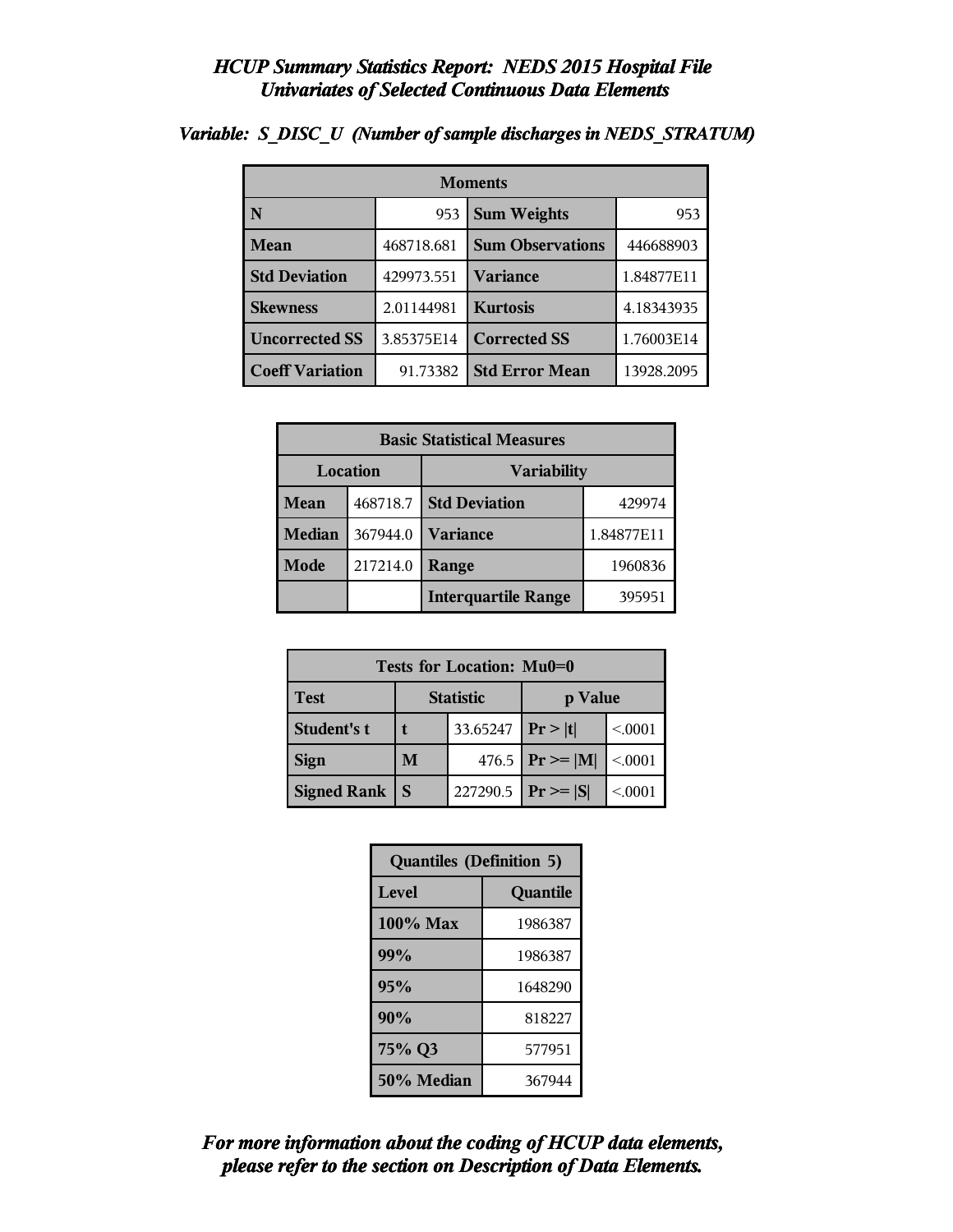| <b>Quantiles (Definition 5)</b> |          |  |  |
|---------------------------------|----------|--|--|
| <b>Level</b>                    | Quantile |  |  |
| 25% Q1                          | 182000   |  |  |
| 10%                             | 116476   |  |  |
| 5%                              | 78255    |  |  |
| 1%<br>32626                     |          |  |  |
| 0% Min                          | 25551    |  |  |

*Variable: S\_DISC\_U (Number of sample discharges in NEDS\_STRATUM)*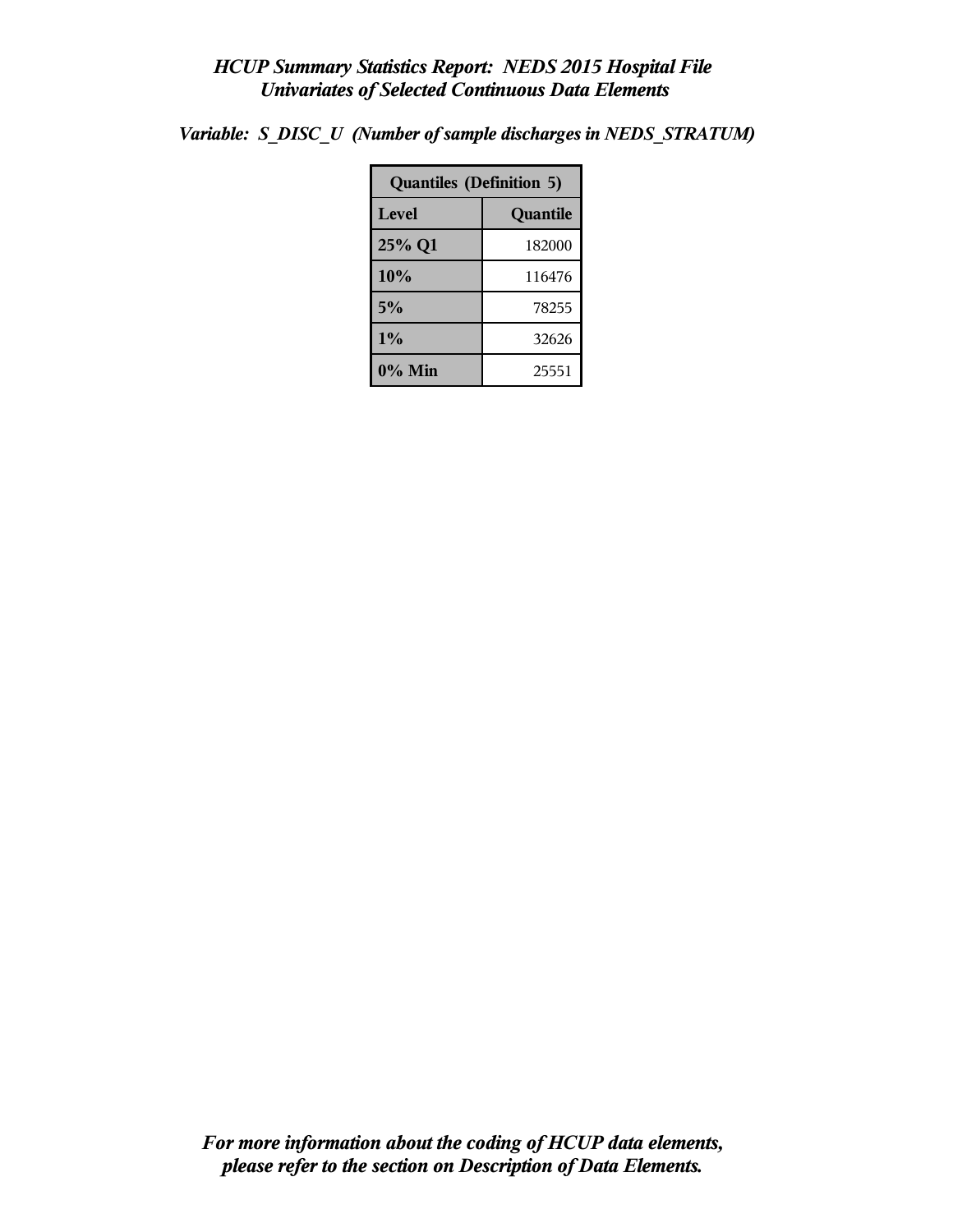| <b>Moments</b>         |            |                         |              |  |  |
|------------------------|------------|-------------------------|--------------|--|--|
| N                      | 953        | <b>Sum Weights</b>      | 953          |  |  |
| Mean                   | 19.7051417 | <b>Sum Observations</b> | 18779        |  |  |
| <b>Std Deviation</b>   | 13.0665774 | <b>Variance</b>         | 170.735446   |  |  |
| <b>Skewness</b>        | 0.71429283 | <b>Kurtosis</b>         | $-0.1450488$ |  |  |
| <b>Uncorrected SS</b>  | 532583     | <b>Corrected SS</b>     | 162540.145   |  |  |
| <b>Coeff Variation</b> | 66.3104974 | <b>Std Error Mean</b>   | 0.42326796   |  |  |

### *Variable: S\_HOSP\_U (Number of sample hospitals in NEDS\_STRATUM)*

| <b>Basic Statistical Measures</b> |          |                            |           |  |  |
|-----------------------------------|----------|----------------------------|-----------|--|--|
| Location<br><b>Variability</b>    |          |                            |           |  |  |
| <b>Mean</b>                       | 19.70514 | <b>Std Deviation</b>       | 13.06658  |  |  |
| <b>Median</b>                     | 17.00000 | <b>Variance</b>            | 170.73545 |  |  |
| Mode                              | 33.00000 | Range                      | 50.00000  |  |  |
|                                   |          | <b>Interquartile Range</b> | 21.00000  |  |  |

| Tests for Location: Mu0=0 |                             |          |                    |         |  |  |
|---------------------------|-----------------------------|----------|--------------------|---------|--|--|
| <b>Test</b>               | <b>Statistic</b><br>p Value |          |                    |         |  |  |
| Student's t               | 46.55477   $Pr >  t $       |          |                    | < 0.001 |  |  |
| <b>Sign</b>               | M                           |          | 476.5 $Pr \ge  M $ | < .0001 |  |  |
| <b>Signed Rank</b>        | S                           | 227290.5 | $ Pr \geq  S $     | < 0001  |  |  |

| <b>Quantiles (Definition 5)</b> |          |  |  |  |
|---------------------------------|----------|--|--|--|
| Level                           | Quantile |  |  |  |
| 100% Max                        | 52       |  |  |  |
| 99%                             | 52       |  |  |  |
| 95%                             | 52       |  |  |  |
| 90%                             | 36       |  |  |  |
| 75% Q3                          | 30       |  |  |  |
| 50% Median                      | 17       |  |  |  |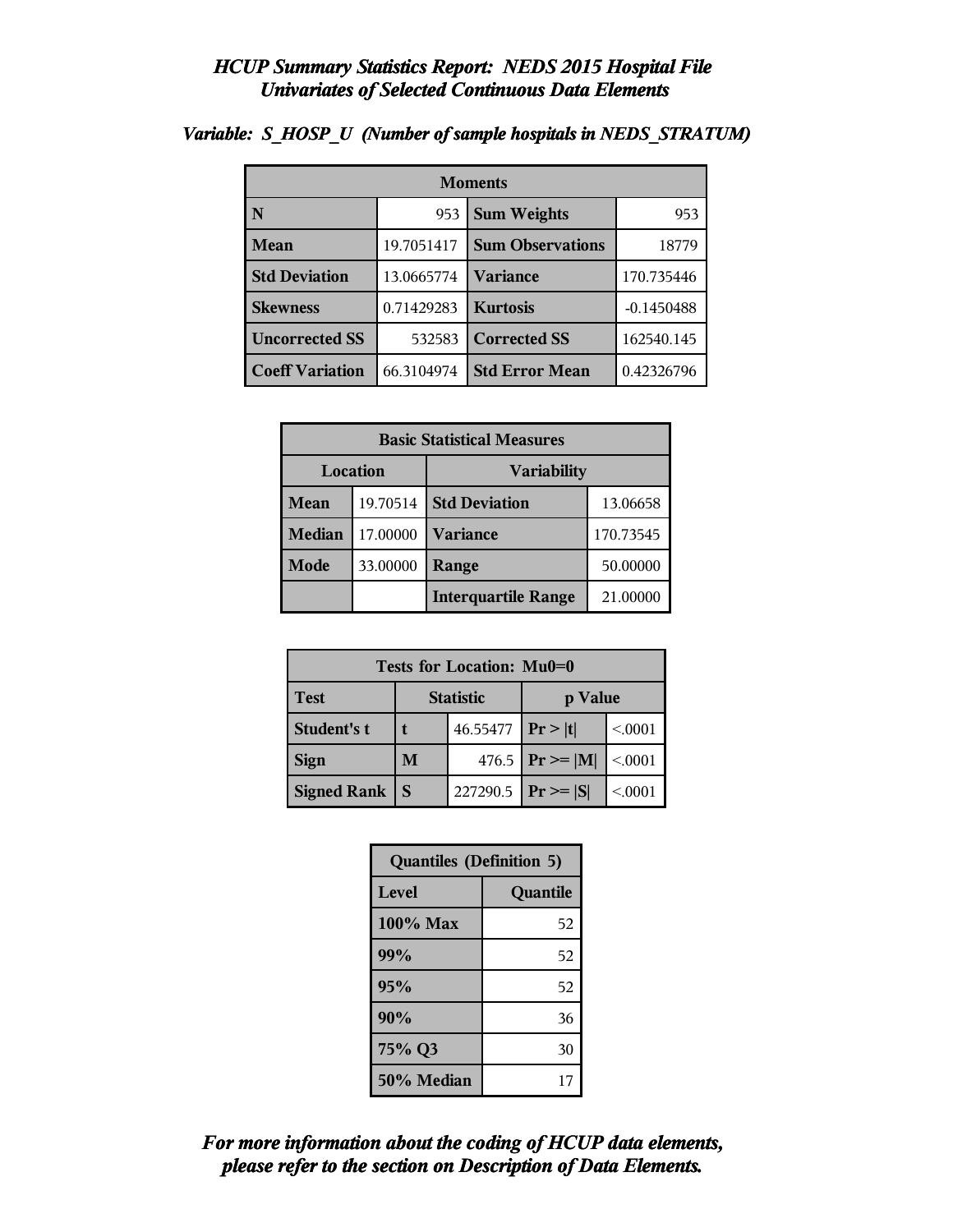| <b>Quantiles (Definition 5)</b> |          |  |  |
|---------------------------------|----------|--|--|
| Level                           | Quantile |  |  |
| 25% Q1                          | 9        |  |  |
| 10%                             | 5        |  |  |
| 5%                              | 3        |  |  |
| $1\%$                           | 2        |  |  |
| 0% Min                          | 2        |  |  |

*Variable: S\_HOSP\_U (Number of sample hospitals in NEDS\_STRATUM)*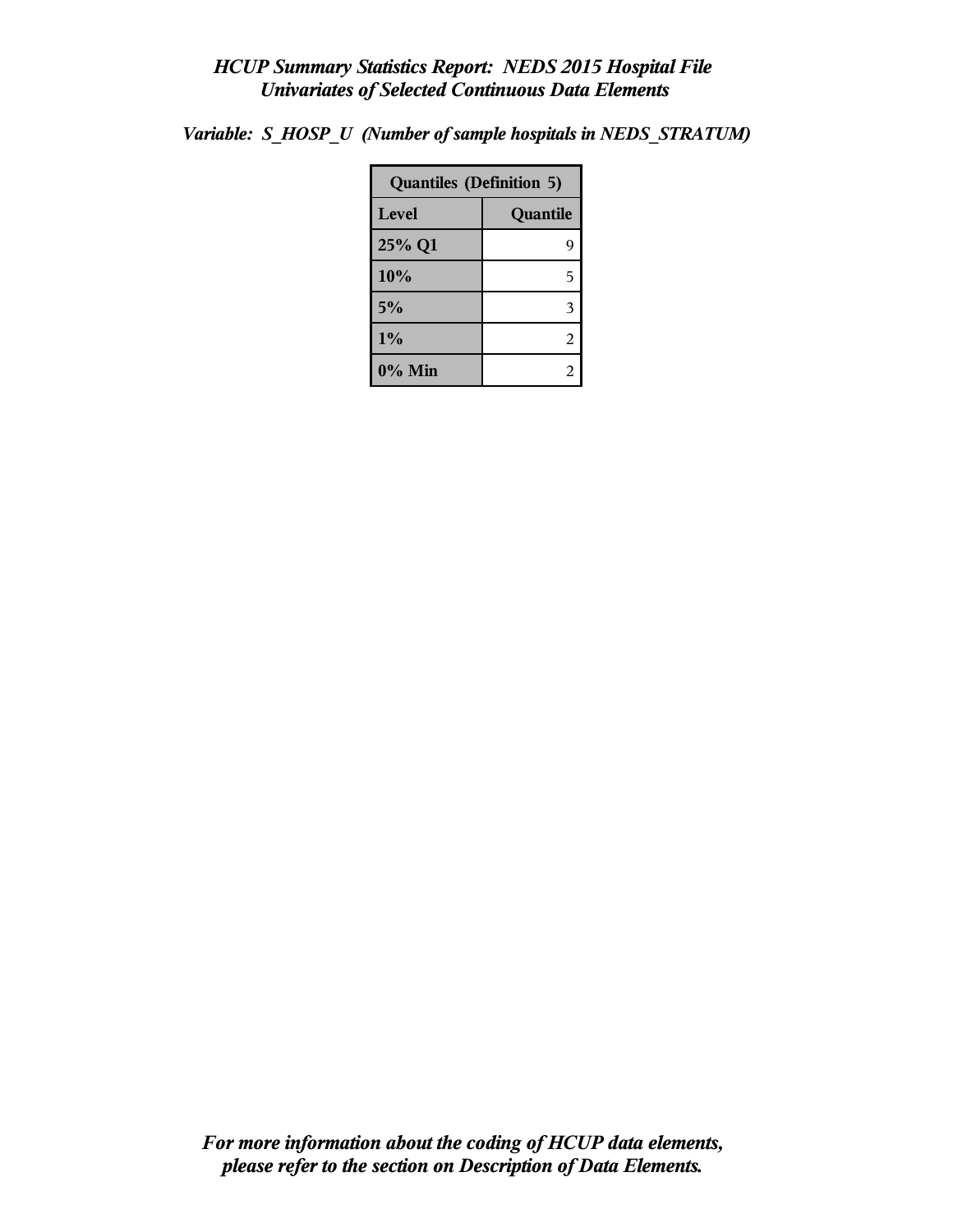### *Variable: TOTAL\_EDVISITS (Total number of ED visits from this hospital in the NEDS)*

| <b>Moments</b>                     |            |                         |            |  |  |
|------------------------------------|------------|-------------------------|------------|--|--|
| N                                  | 953        | <b>Sum Weights</b>      | 953        |  |  |
| <b>Mean</b>                        | 32048.9937 | <b>Sum Observations</b> | 30542691   |  |  |
| <b>Std Deviation</b><br>32707.5023 |            | <b>Variance</b>         | 1069780707 |  |  |
| <b>Skewness</b>                    | 1.95632911 | <b>Kurtosis</b>         | 6.2730664  |  |  |
| <b>Uncorrected SS</b>              | 1.99729E12 | <b>Corrected SS</b>     | 1.01843E12 |  |  |
| <b>Coeff Variation</b>             | 102.054694 | <b>Std Error Mean</b>   | 1059.49992 |  |  |

| <b>Basic Statistical Measures</b> |                 |                            |            |  |  |
|-----------------------------------|-----------------|----------------------------|------------|--|--|
|                                   | <b>Location</b> | <b>Variability</b>         |            |  |  |
| Mean                              | 32048.99        | <b>Std Deviation</b>       | 32708      |  |  |
| <b>Median</b>                     | 22242.00        | <b>Variance</b>            | 1069780707 |  |  |
| <b>Mode</b>                       | 5133.00         | Range                      | 261512     |  |  |
|                                   |                 | <b>Interquartile Range</b> | 39074      |  |  |

| Tests for Location: Mu0=0 |                             |          |                                   |         |  |  |
|---------------------------|-----------------------------|----------|-----------------------------------|---------|--|--|
| <b>Test</b>               | <b>Statistic</b><br>p Value |          |                                   |         |  |  |
| Student's t               |                             | 30.24917 | Pr> t                             | < 0.001 |  |  |
| <b>Sign</b>               | M                           |          | 476.5 $ {\rm Pr}\!\geq= {\rm M} $ | < 0.001 |  |  |
| <b>Signed Rank</b><br>S   |                             | 227290.5 | $Pr \geq  S $                     | < 0.001 |  |  |

| <b>Quantiles (Definition 5)</b> |          |
|---------------------------------|----------|
| Level                           | Quantile |
| $100\%$ Max                     | 261515   |
| 99%                             | 136378   |
| 95%                             | 96421    |
| 90%                             | 74616    |
| 75% Q3                          | 46654    |
| 50% Median                      | 22242    |